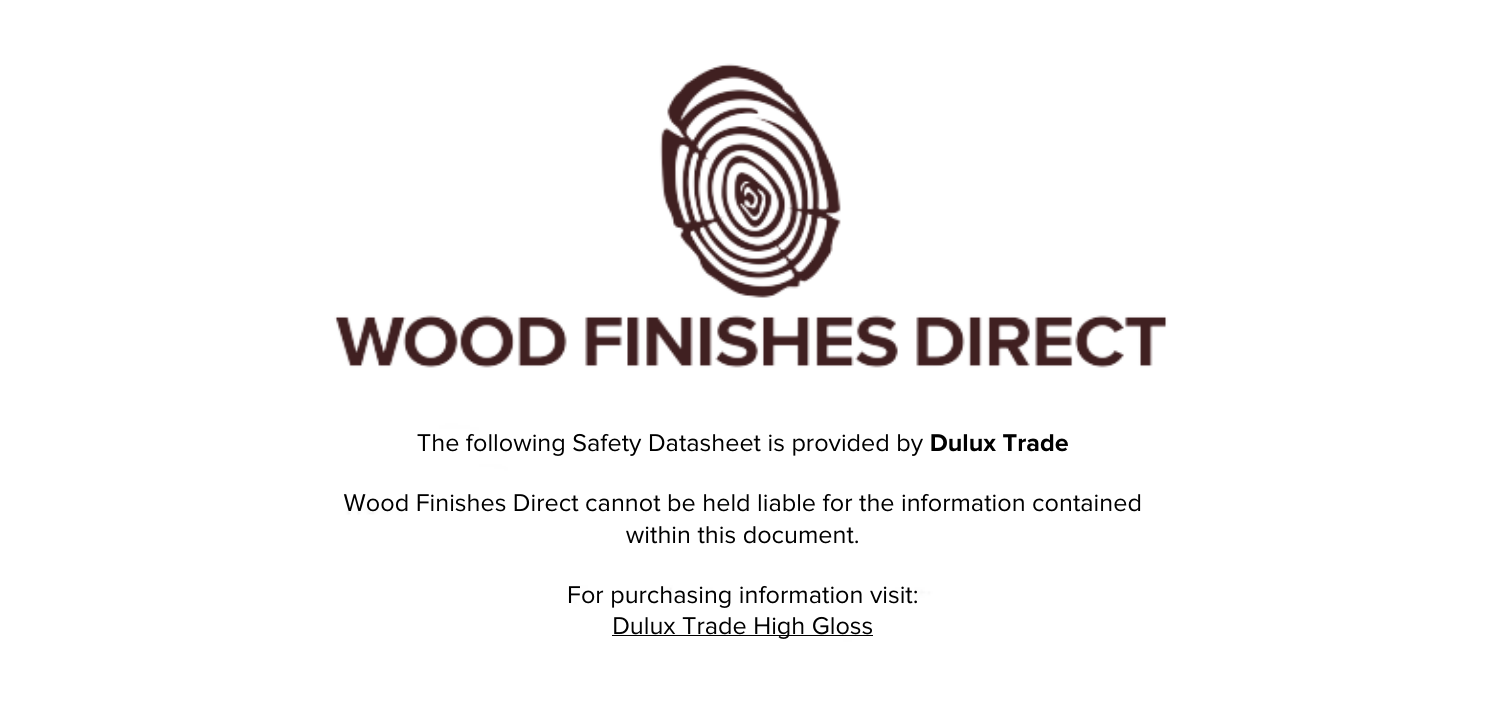

# **SAFETY DATA SHEET**

|                                                       | <b>HIGH GLOSS</b>                                                                                                                      |  |  |  |  |
|-------------------------------------------------------|----------------------------------------------------------------------------------------------------------------------------------------|--|--|--|--|
| undertaking                                           | SECTION 1: Identification of the substance/mixture and of the company/                                                                 |  |  |  |  |
| 1.1. Product identifier                               |                                                                                                                                        |  |  |  |  |
| <b>Product name</b>                                   | $\nabla$ HIGH GLOSS<br>÷.                                                                                                              |  |  |  |  |
|                                                       | 1.2. Relevant identified uses of the substance or mixture and uses advised against                                                     |  |  |  |  |
| <b>Product use</b>                                    | $\sqrt{2}$ Solvent borne coating for interior and exterior use.<br>t,                                                                  |  |  |  |  |
| 1.3. Details of the supplier of the safety data sheet |                                                                                                                                        |  |  |  |  |
|                                                       | ICI Paints AkzoNobel,<br>Wexham Road,<br>Slough,<br>Berkshire,<br>SL2 5DS, U.K.<br>Tel.: +44 (0) 333 222 70 70<br>www.duluxtrade.co.uk |  |  |  |  |
| e-mail address of person<br>responsible for this SDS  | : duluxtrade.advice@akzonobel.com                                                                                                      |  |  |  |  |
| 1.4 Emergency telephone number                        |                                                                                                                                        |  |  |  |  |
| <b>Telephone number</b>                               | : Emergency Telephone : Slough +44 (0) 1753 550000                                                                                     |  |  |  |  |
| <b>Version</b>                                        | : 1.01                                                                                                                                 |  |  |  |  |
| <b>Date of previous issue</b>                         | $: 2 - 12 - 2020$                                                                                                                      |  |  |  |  |
| <b>SECTION 2: Hazards identification</b>              |                                                                                                                                        |  |  |  |  |
| 2.1 Classification of the substance or mixture        |                                                                                                                                        |  |  |  |  |
| <b>Product definition</b>                             | : Mixture                                                                                                                              |  |  |  |  |
| Flam. Lig. 3, H226                                    | <b>Classification according to Regulation (EC) No. 1272/2008 [CLP/GHS]</b>                                                             |  |  |  |  |

**:** 0%

See Section 11 for more detailed information on health effects and symptoms.

The product is classified as hazardous according to Regulation (EC) 1272/2008 as amended.

**:** 0%

See Section 16 for the full text of the H statements declared above.

**Ingredients of unknown** 

STOT SE 3, H336

**2.2 Label elements**

**Ingredients of unknown** 

**toxicity**

**ecotoxicity**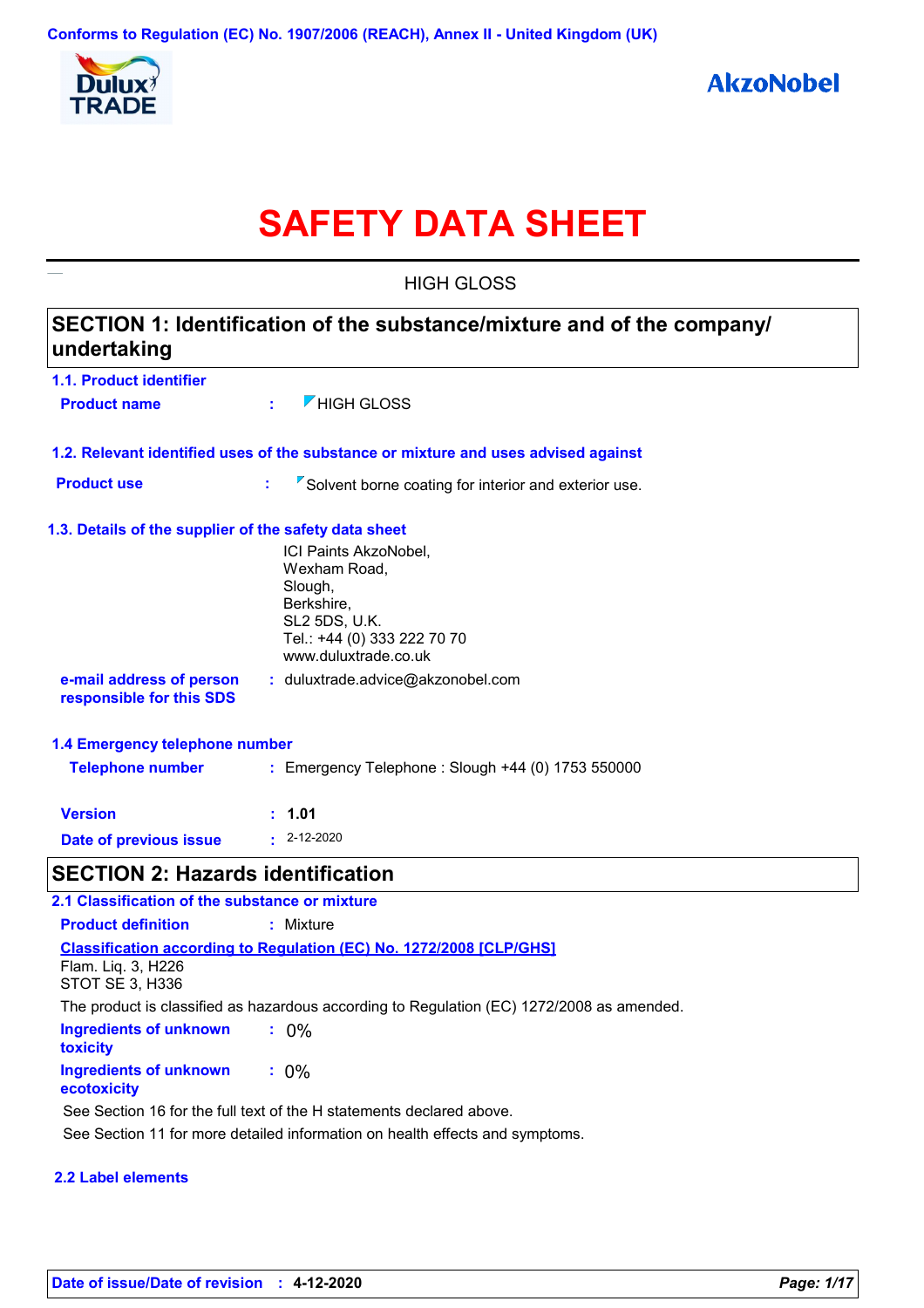*HIGH GLOSS*

# **SECTION 2: Hazards identification**

| <b>Hazard pictograms</b>                                                                                                                                        |                                                                                                                                                                                                                                                                                                                                                             |
|-----------------------------------------------------------------------------------------------------------------------------------------------------------------|-------------------------------------------------------------------------------------------------------------------------------------------------------------------------------------------------------------------------------------------------------------------------------------------------------------------------------------------------------------|
| <b>Signal word</b>                                                                                                                                              | : Warning                                                                                                                                                                                                                                                                                                                                                   |
| <b>Hazard statements</b>                                                                                                                                        | : H226 - Flammable liquid and vapour.<br>H336 - May cause drowsiness or dizziness.                                                                                                                                                                                                                                                                          |
| <b>Precautionary statements</b>                                                                                                                                 |                                                                                                                                                                                                                                                                                                                                                             |
| <b>General</b>                                                                                                                                                  | : P102 - Keep out of reach of children.<br>P101 - If medical advice is needed, have product container or label at hand.                                                                                                                                                                                                                                     |
| <b>Prevention</b>                                                                                                                                               | : P210 - Keep away from heat, hot surfaces, sparks, open flames and other ignition<br>sources. No smoking.<br>P233 - Keep container tightly closed.<br>P262 - Do not get in eyes, on skin, or on clothing.                                                                                                                                                  |
| <b>Response</b>                                                                                                                                                 | : P304 + P340 - IF INHALED: Remove person to fresh air and keep comfortable for<br>breathing.<br>P312 - Call a POISON CENTER or doctor/physician if you feel unwell.                                                                                                                                                                                        |
| <b>Storage</b>                                                                                                                                                  | $:$ P235 - Keep cool.                                                                                                                                                                                                                                                                                                                                       |
| <b>Disposal</b>                                                                                                                                                 | : P501 - Dispose of contents and container in accordance with all local, regional,<br>national or international regulations.                                                                                                                                                                                                                                |
| <b>Hazardous ingredients</b>                                                                                                                                    | Hydrocarbons, C9-C11, n-alkanes, isoalkanes, cyclics, <2% aromatics<br>Naphtha (petroleum), hydrotreated heavy<br>hydrocarbon, C9-C11, n-alkane, iso-alkane, cyclic, containing <2% of aromatics, < 0,<br>1% of benzene, < 1% of n-hexane and < 0,5 % of aromatic hydrocarbons<br>Warning! Hazardous respirable droplets may be formed when sprayed. Do not |
|                                                                                                                                                                 | breathe spray or mist.                                                                                                                                                                                                                                                                                                                                      |
| <b>Annex XVII - Restrictions</b><br>on the manufacture,<br>placing on the market and<br>use of certain dangerous<br>substances, mixtures and<br><b>articles</b> | : Not applicable.                                                                                                                                                                                                                                                                                                                                           |
| <b>Special packaging requirements</b>                                                                                                                           |                                                                                                                                                                                                                                                                                                                                                             |
| <b>Containers to be fitted</b><br>with child-resistant<br>fastenings                                                                                            | : Not applicable.                                                                                                                                                                                                                                                                                                                                           |
| <b>Tactile warning of danger</b>                                                                                                                                | : Not applicable.                                                                                                                                                                                                                                                                                                                                           |

### **2.3 Other hazards**

**Other hazards which do : not result in classification** : None known.

# **SECTION 3: Composition/information on ingredients**

| <b>Product/ingredient name</b> | <b>Identifiers</b> | $\frac{9}{6}$ | <b>Regulation (EC) No.</b><br>1272/2008 [CLP] | <b>Type</b> |
|--------------------------------|--------------------|---------------|-----------------------------------------------|-------------|
| Hydrocarbons, C9-C11, n-       | <b>IREACH #:</b>   | l≥10 - ≤17    | Flam. Liq. 3, H226                            | $[1]$       |
| alkanes, isoalkanes, cyclics,  | 01-2119463258-33   |               | STOT SE 3, H336                               |             |
| <2% aromatics                  |                    |               | Asp. Tox. 1, H304                             |             |
|                                |                    |               | EUH066                                        |             |
| Naphtha (petroleum),           | IEC: 265-150-3     | l≤10          | Flam. Liq. 3, H226                            | $[1]$       |
| hydrotreated heavy             | ICAS: 64742-48-9   |               | STOT SE 3, H336                               |             |
|                                |                    |               | Asp. Tox. 1, H304                             |             |
| hydrocarbon, C9-C11, n-        | IEC: 265-150-3     | ∣≤3           | Flam. Liq. 3, H226                            | $[1]$       |
| alkane, iso-alkane, cyclic,    | ICAS: 64742-48-9   |               | STOT SE 3, H336                               |             |
| containing <2% of aromatics,   |                    |               | Asp. Tox. 1, H304                             |             |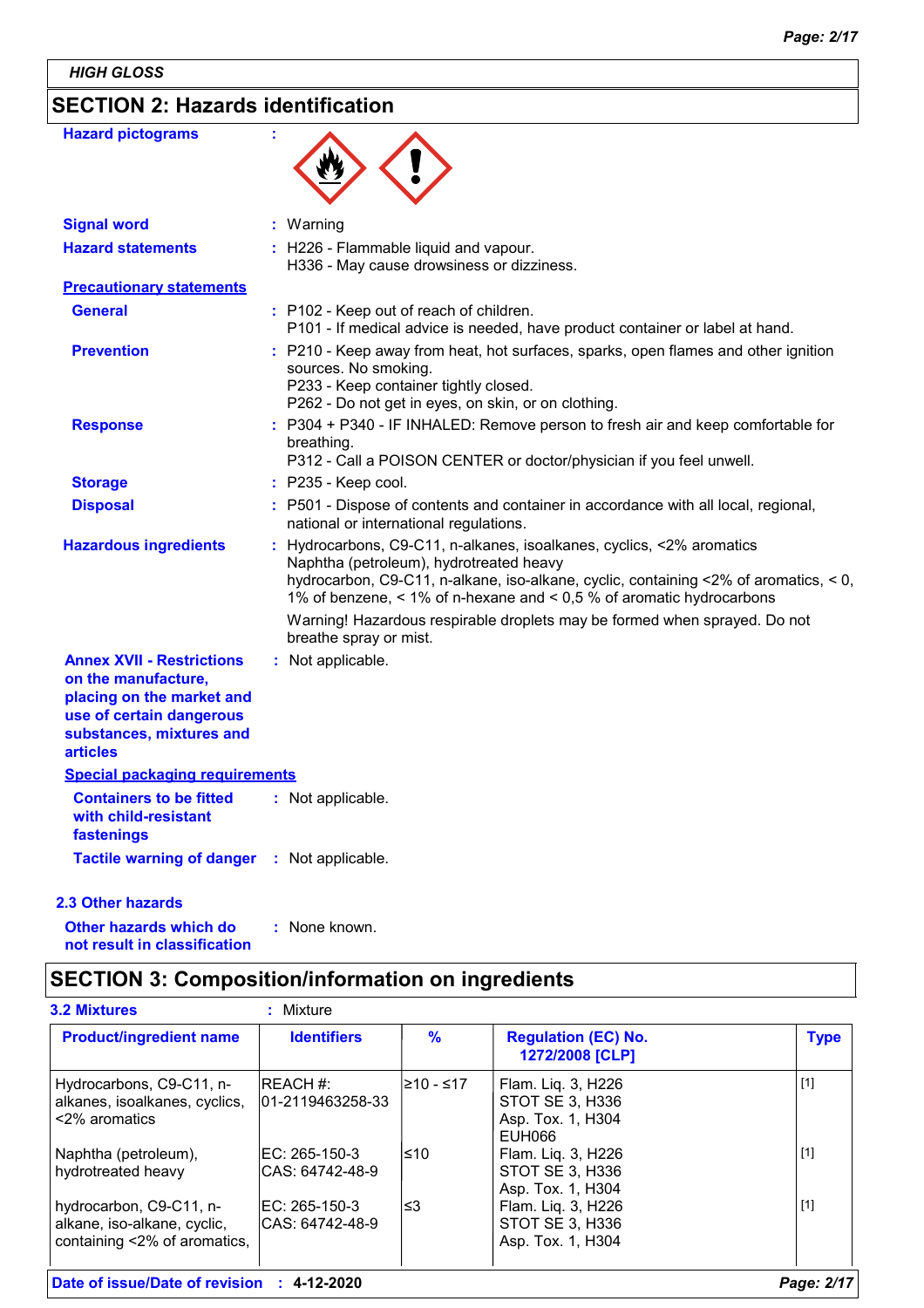| <b>HIGH GLOSS</b>                                                                      |                                                                 |        |                                                                                                                                                                                                 |         |
|----------------------------------------------------------------------------------------|-----------------------------------------------------------------|--------|-------------------------------------------------------------------------------------------------------------------------------------------------------------------------------------------------|---------|
| <b>SECTION 3: Composition/information on ingredients</b>                               |                                                                 |        |                                                                                                                                                                                                 |         |
| $< 0.1\%$ of benzene, $< 1\%$ of<br>n-hexane and $< 0.5$ % of<br>aromatic hydrocarbons |                                                                 |        |                                                                                                                                                                                                 |         |
| Naphtha (petroleum),<br>hydrotreated heavy                                             | EC: 265-150-3<br>CAS: 64742-48-9                                | l≤1.9  | Flam. Liq. 3, H226<br><b>STOT SE 3, H336</b><br>Asp. Tox. 1, H304<br>EUH066                                                                                                                     | $[1]$   |
| xylene                                                                                 | REACH #:<br>01-2119488216-32<br>EC: 215-535-7<br>CAS: 1330-20-7 | l≤0.1  | Flam. Liq. 3, H226<br>Acute Tox. 4, H312<br>Acute Tox. 4, H332<br>Skin Irrit. 2, H315<br>Eye Irrit. 2, H319<br><b>STOT SE 3, H335</b><br>Asp. Tox. 1, H304                                      | [1] [2] |
| Hydrocarbons, C10-C13, n-<br>alkanes, isoalkanes, cyclics,<br><2%aromatics             | <b>REACH #:</b><br>01-2119457273-39                             | l≤0.44 | Asp. Tox. 1, H304<br><b>EUH066</b>                                                                                                                                                              | $[1]$   |
| strontium bis<br>(2-ethylhexanoate)                                                    | EC: 219-536-3<br>CAS: 2457-02-5                                 | ≤0.3   | Acute Tox. 4, H302<br>Skin Irrit. 2, H315<br>Eye Dam. 1, H318<br>Repr. 2, H361d (Unborn child)                                                                                                  | $[1]$   |
| 1,2-dichlorobenzene                                                                    | EC: 202-425-9<br>CAS: 95-50-1<br>Index:<br>602-034-00-7         | < 0.1  | Acute Tox. 4, H302<br>Skin Irrit. 2, H315<br>Eye Irrit. 2, H319<br>STOT SE 3, H335<br>Aquatic Acute 1, H400 (M=1)<br>Aquatic Chronic 1, H410 (M=1)                                              | [1] [2] |
| methanol                                                                               | EC: 200-659-6<br>CAS: 67-56-1<br>Index:<br>603-001-00-X         | < 0.1  | Flam. Liq. 2, H225<br>Acute Tox. 3, H301<br>Acute Tox. 3, H311<br>Acute Tox. 3, H331<br><b>STOT SE 1, H370</b><br>See Section 16 for<br>the full text of the H<br>statements declared<br>above. | [1] [2] |

There are no additional ingredients present which, within the current knowledge of the supplier and in the concentrations applicable, are classified as hazardous to health or the environment, are PBTs, vPvBs or Substances of equivalent concern, or have been assigned a workplace exposure limit and hence require reporting in this section.

**Type** 

[1] Substance classified with a health or environmental hazard

[2] Substance with a workplace exposure limit

[3] Substance meets the criteria for PBT according to Regulation (EC) No. 1907/2006, Annex XIII

[4] Substance meets the criteria for vPvB according to Regulation (EC) No. 1907/2006, Annex XIII

[5] Substance of equivalent concern

[6] Additional disclosure due to company policy

Occupational exposure limits, if available, are listed in Section 8.

# **SECTION 4: First aid measures**

| <b>4.1 Description of first aid measures</b> |                                                                                                                                                                                                             |
|----------------------------------------------|-------------------------------------------------------------------------------------------------------------------------------------------------------------------------------------------------------------|
| <b>General</b>                               | : In all cases of doubt, or when symptoms persist, seek medical attention. Never give<br>anything by mouth to an unconscious person. If unconscious, place in recovery<br>position and seek medical advice. |
| <b>Eye contact</b>                           | : Remove contact lenses, irrigate copiously with clean, fresh water, holding the<br>eyelids apart for at least 10 minutes and seek immediate medical advice.                                                |
| <b>Inhalation</b>                            | : Remove to fresh air. Keep person warm and at rest. If not breathing, if breathing is<br>irregular or if respiratory arrest occurs, provide artificial respiration or oxygen by<br>trained personnel.      |
| <b>Skin contact</b>                          | : Remove contaminated clothing and shoes. Wash skin thoroughly with soap and<br>water or use recognised skin cleanser. Do NOT use solvents or thinners.                                                     |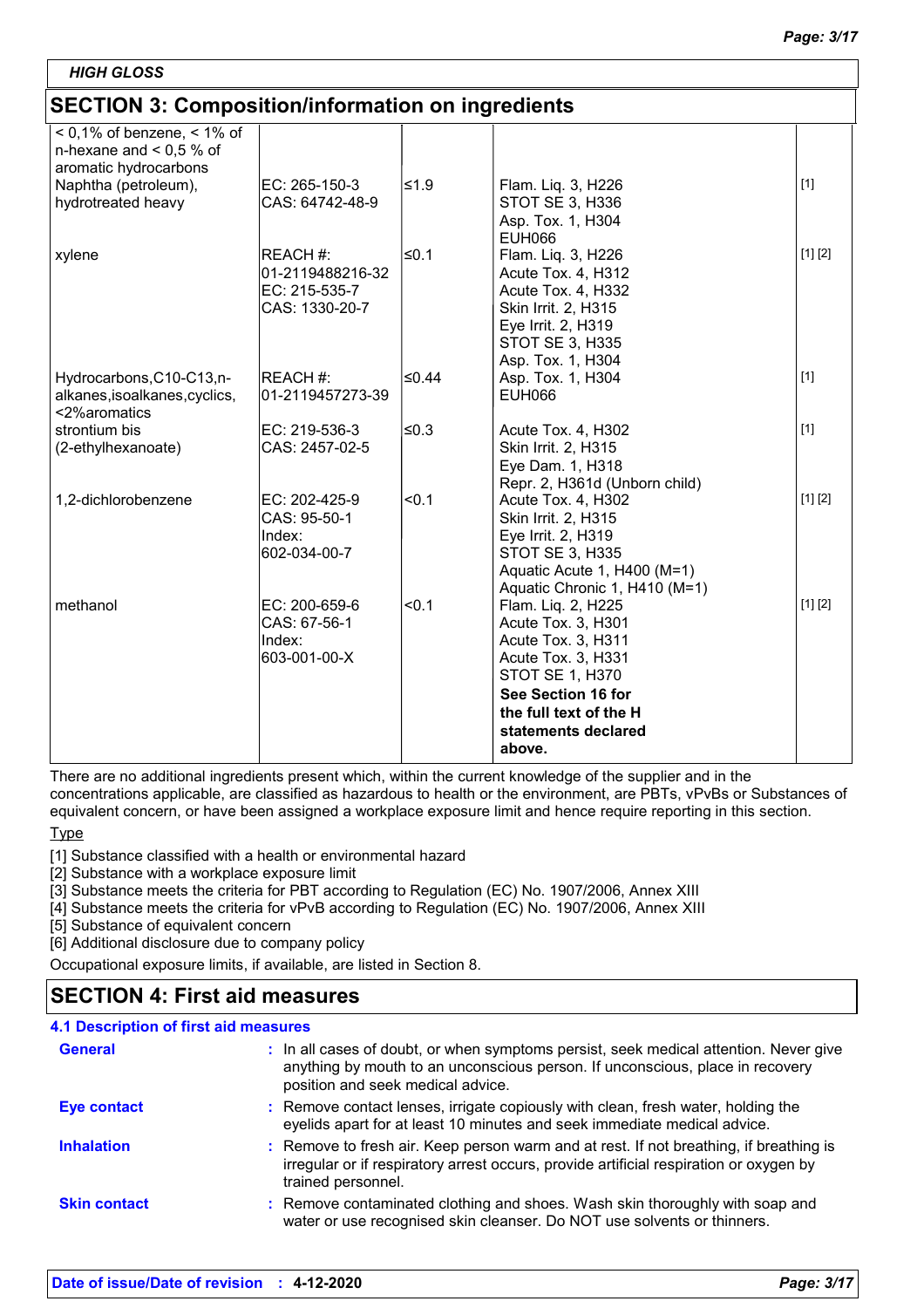# **SECTION 4: First aid measures**

| Ingestion                         | : If swallowed, seek medical advice immediately and show the container or label.<br>Keep person warm and at rest. Do NOT induce vomiting.                                                                                                                                                                               |
|-----------------------------------|-------------------------------------------------------------------------------------------------------------------------------------------------------------------------------------------------------------------------------------------------------------------------------------------------------------------------|
| <b>Protection of first-aiders</b> | : No action shall be taken involving any personal risk or without suitable training. If it<br>is suspected that fumes are still present, the rescuer should wear an appropriate<br>mask or self-contained breathing apparatus. It may be dangerous to the person<br>providing aid to give mouth-to-mouth resuscitation. |

### **4.2 Most important symptoms and effects, both acute and delayed**

There are no data available on the mixture itself. The mixture has been assessed following the conventional method of the CLP Regulation (EC) No 1272/2008 and is classified for toxicological properties accordingly. See Sections 2 and 3 for details.

Exposure to component solvent vapour concentrations in excess of the stated occupational exposure limit may result in adverse health effects such as mucous membrane and respiratory system irritation and adverse effects on the kidneys, liver and central nervous system. Symptoms and signs include headache, dizziness, fatigue, muscular weakness, drowsiness and, in extreme cases, loss of consciousness.

Solvents may cause some of the above effects by absorption through the skin. Repeated or prolonged contact with the mixture may cause removal of natural fat from the skin, resulting in non-allergic contact dermatitis and absorption through the skin.

If splashed in the eyes, the liquid may cause irritation and reversible damage.

Ingestion may cause nausea, diarrhea and vomiting.

This takes into account, where known, delayed and immediate effects and also chronic effects of components from short-term and long-term exposure by oral, inhalation and dermal routes of exposure and eye contact.

### **4.3 Indication of any immediate medical attention and special treatment needed**

| <b>Notes to physician</b>  | : Treat symptomatically. Contact poison treatment specialist immediately if large<br>quantities have been ingested or inhaled. |
|----------------------------|--------------------------------------------------------------------------------------------------------------------------------|
| <b>Specific treatments</b> | No specific treatment.                                                                                                         |

See toxicological information (Section 11)

### **SECTION 5: Firefighting measures**

| 5.1 Extinguishing media                                  |                                                                                                                              |  |  |
|----------------------------------------------------------|------------------------------------------------------------------------------------------------------------------------------|--|--|
| <b>Suitable extinguishing</b><br>media                   | : Recommended: alcohol-resistant foam, $CO2$ , powders, water spray.                                                         |  |  |
| <b>Unsuitable extinguishing</b><br>media                 | : Do not use water jet.                                                                                                      |  |  |
|                                                          | 5.2 Special hazards arising from the substance or mixture                                                                    |  |  |
| <b>Hazards from the</b><br>substance or mixture          | : Fire will produce dense black smoke. Exposure to decomposition products may<br>cause a health hazard.                      |  |  |
| <b>Hazardous combustion</b><br>products                  | : Decomposition products may include the following materials: carbon monoxide,<br>carbon dioxide, smoke, oxides of nitrogen. |  |  |
| 5.3 Advice for firefighters                              |                                                                                                                              |  |  |
| <b>Special protective actions</b><br>for fire-fighters   | : Cool closed containers exposed to fire with water. Do not release runoff from fire to<br>drains or watercourses.           |  |  |
| <b>Special protective</b><br>equipment for fire-fighters | : Appropriate breathing apparatus may be required.                                                                           |  |  |
|                                                          |                                                                                                                              |  |  |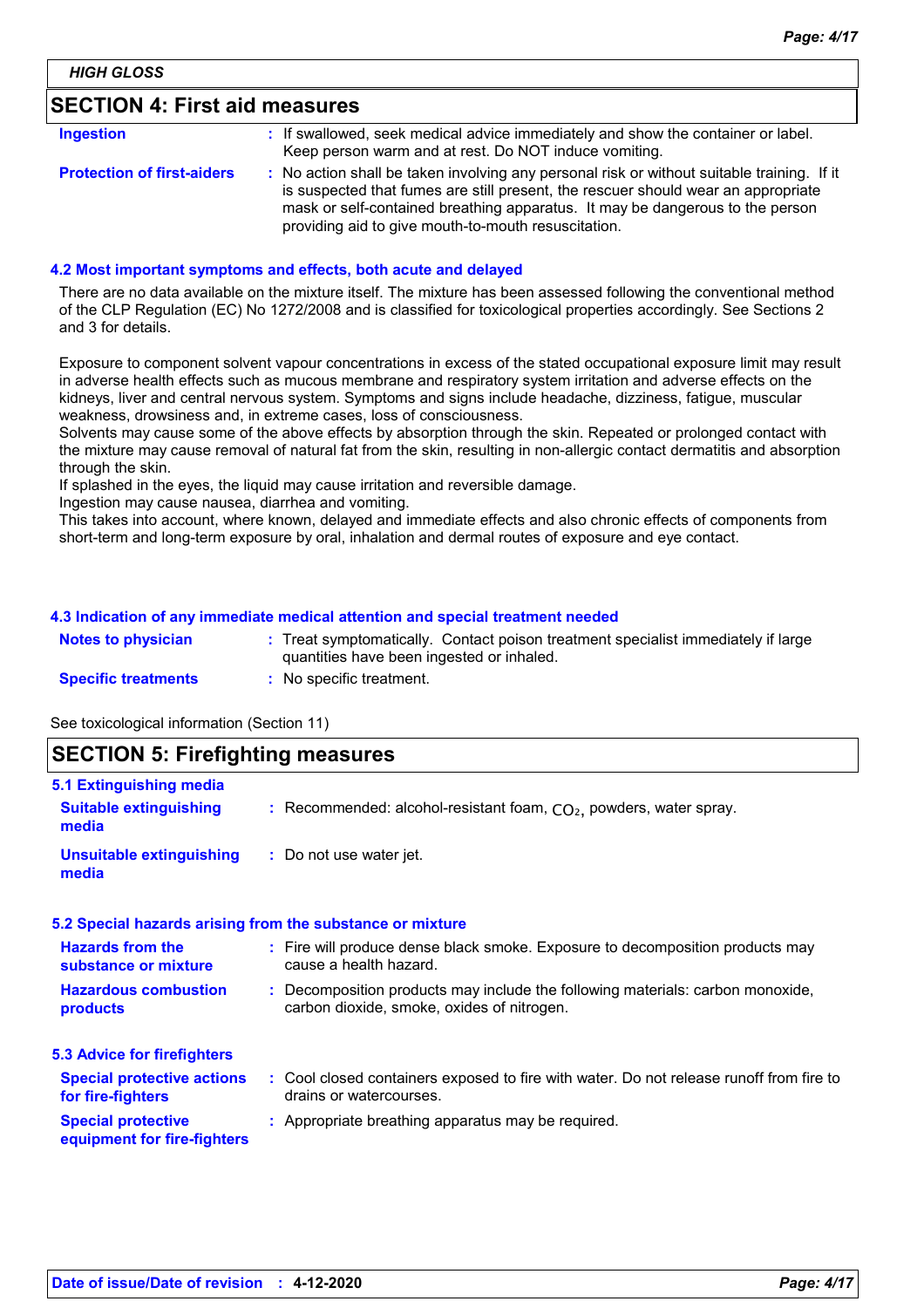### **SECTION 6: Accidental release measures**

|                                                                | 6.1 Personal precautions, protective equipment and emergency procedures                                                                                                                                                                                                            |
|----------------------------------------------------------------|------------------------------------------------------------------------------------------------------------------------------------------------------------------------------------------------------------------------------------------------------------------------------------|
| For non-emergency<br>personnel                                 | : Exclude sources of ignition and ventilate the area. Avoid breathing vapour or mist.<br>Refer to protective measures listed in sections 7 and 8.                                                                                                                                  |
|                                                                | For emergency responders : If specialised clothing is required to deal with the spillage, take note of any<br>information in Section 8 on suitable and unsuitable materials. See also the<br>information in "For non-emergency personnel".                                         |
| <b>6.2 Environmental</b><br>precautions                        | : Do not allow to enter drains or watercourses. If the product contaminates lakes,<br>rivers, or sewers, inform the appropriate authorities in accordance with local<br>regulations.                                                                                               |
| 6.3 Methods and material<br>for containment and<br>cleaning up | : Contain and collect spillage with non-combustible, absorbent material e.g. sand,<br>earth, vermiculite or diatomaceous earth and place in container for disposal<br>according to local regulations (see Section 13). Preferably clean with a detergent.<br>Avoid using solvents. |
| 6.4 Reference to other<br><b>sections</b>                      | : See Section 1 for emergency contact information.<br>See Section 8 for information on appropriate personal protective equipment.<br>See Section 13 for additional waste treatment information.                                                                                    |

# **SECTION 7: Handling and storage**

The information in this section contains generic advice and guidance. The list of Identified Uses in Section 1 should be consulted for any available use-specific information provided in the Exposure Scenario(s).

| <b>7.1 Precautions for safe</b><br>handling | : Prevent the creation of flammable or explosive concentrations of vapours in air and<br>avoid vapour concentrations higher than the occupational exposure limits.<br>In addition, the product should only be used in areas from which all naked lights and<br>other sources of ignition have been excluded. Electrical equipment should be<br>protected to the appropriate standard.<br>Mixture may charge electrostatically: always use earthing leads when transferring<br>from one container to another.<br>Operators should wear antistatic footwear and clothing and floors should be of the<br>conducting type.<br>Keep away from heat, sparks and flame. No sparking tools should be used.<br>Avoid contact with skin and eyes. Avoid the inhalation of dust, particulates, spray or<br>mist arising from the application of this mixture. Avoid inhalation of dust from<br>sanding.<br>Eating, drinking and smoking should be prohibited in areas where this material is<br>handled, stored and processed.<br>Put on appropriate personal protective equipment (see Section 8).<br>Never use pressure to empty. Container is not a pressure vessel.<br>Always keep in containers made from the same material as the original one.<br>Comply with the health and safety at work laws.<br>Do not allow to enter drains or watercourses.<br>Information on fire and explosion protection<br>Vapours are heavier than air and may spread along floors. Vapours may form<br>explosive mixtures with air. |
|---------------------------------------------|--------------------------------------------------------------------------------------------------------------------------------------------------------------------------------------------------------------------------------------------------------------------------------------------------------------------------------------------------------------------------------------------------------------------------------------------------------------------------------------------------------------------------------------------------------------------------------------------------------------------------------------------------------------------------------------------------------------------------------------------------------------------------------------------------------------------------------------------------------------------------------------------------------------------------------------------------------------------------------------------------------------------------------------------------------------------------------------------------------------------------------------------------------------------------------------------------------------------------------------------------------------------------------------------------------------------------------------------------------------------------------------------------------------------------------------------------------------------------------------------------------------|
|---------------------------------------------|--------------------------------------------------------------------------------------------------------------------------------------------------------------------------------------------------------------------------------------------------------------------------------------------------------------------------------------------------------------------------------------------------------------------------------------------------------------------------------------------------------------------------------------------------------------------------------------------------------------------------------------------------------------------------------------------------------------------------------------------------------------------------------------------------------------------------------------------------------------------------------------------------------------------------------------------------------------------------------------------------------------------------------------------------------------------------------------------------------------------------------------------------------------------------------------------------------------------------------------------------------------------------------------------------------------------------------------------------------------------------------------------------------------------------------------------------------------------------------------------------------------|

**7.2 Conditions for safe storage, including any incompatibilities**

Store in accordance with local regulations.

### **Notes on joint storage**

Keep away from: oxidising agents, strong alkalis, strong acids.

#### **Additional information on storage conditions**

Observe label precautions. Store in a dry, cool and well-ventilated area. Keep away from heat and direct sunlight. Keep away from sources of ignition. No smoking. Prevent unauthorised access. Containers that have been opened must be carefully resealed and kept upright to prevent leakage.

### **7.3 Specific end use(s)**

**Recommendations :** Not available.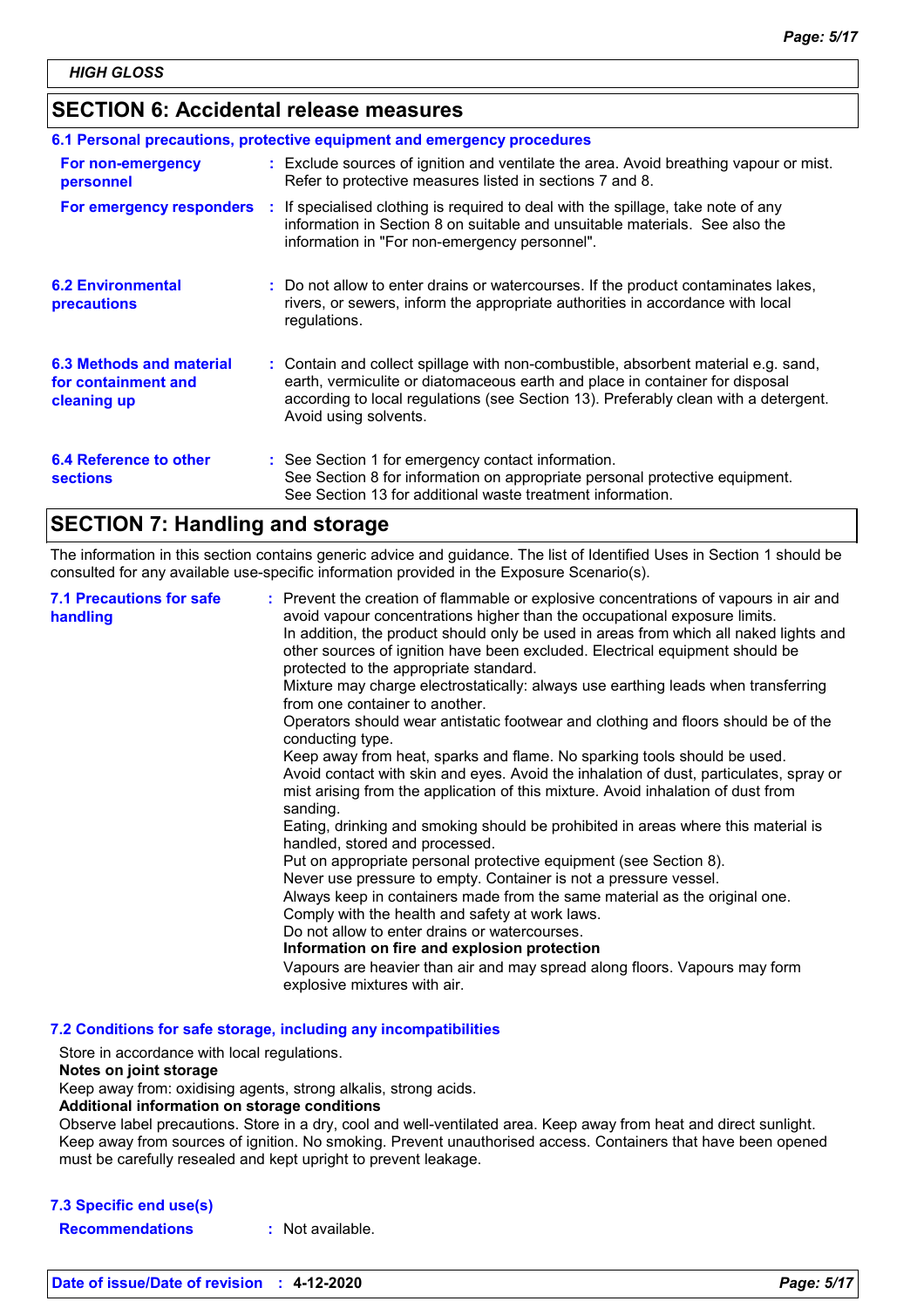# **SECTION 7: Handling and storage**

**Industrial sector specific : solutions**

: Not available.

# **SECTION 8: Exposure controls/personal protection**

The information in this section contains generic advice and guidance. Information is provided based on typical anticipated uses of the product. Additional measures might be required for bulk handling or other uses that could significantly increase worker exposure or environmental releases.

### **8.1 Control parameters**

### **Occupational exposure limits**

| <b>Product/ingredient name</b>                    |           | <b>Exposure limit values</b>                                                                                                                                                                                                                                                                                                                                                                                                                                                                                                                                                                                                                                                                                                                                                                                                                                                                                                                                                                                          |
|---------------------------------------------------|-----------|-----------------------------------------------------------------------------------------------------------------------------------------------------------------------------------------------------------------------------------------------------------------------------------------------------------------------------------------------------------------------------------------------------------------------------------------------------------------------------------------------------------------------------------------------------------------------------------------------------------------------------------------------------------------------------------------------------------------------------------------------------------------------------------------------------------------------------------------------------------------------------------------------------------------------------------------------------------------------------------------------------------------------|
| xylene                                            |           | EH40/2005 WELs (United Kingdom (UK), 12/2011). Absorbed<br>through skin.<br>STEL: 441 mg/m <sup>3</sup> 15 minutes.                                                                                                                                                                                                                                                                                                                                                                                                                                                                                                                                                                                                                                                                                                                                                                                                                                                                                                   |
|                                                   |           | TWA: 50 ppm 8 hours.<br>TWA: 220 mg/m <sup>3</sup> 8 hours.<br>STEL: 100 ppm 15 minutes.                                                                                                                                                                                                                                                                                                                                                                                                                                                                                                                                                                                                                                                                                                                                                                                                                                                                                                                              |
| 1,2-dichlorobenzene                               |           | EH40/2005 WELs (United Kingdom (UK), 12/2011). Absorbed<br>through skin.<br>STEL: 306 mg/m <sup>3</sup> 15 minutes.<br>STEL: 50 ppm 15 minutes.<br>TWA: 25 ppm 8 hours.                                                                                                                                                                                                                                                                                                                                                                                                                                                                                                                                                                                                                                                                                                                                                                                                                                               |
| methanol                                          |           | TWA: 153 mg/m <sup>3</sup> 8 hours.<br>EH40/2005 WELs (United Kingdom (UK), 12/2011). Absorbed<br>through skin.<br>STEL: 333 mg/m <sup>3</sup> 15 minutes.<br>STEL: 250 ppm 15 minutes.<br>TWA: 266 mg/m <sup>3</sup> 8 hours.<br>TWA: 200 ppm 8 hours.                                                                                                                                                                                                                                                                                                                                                                                                                                                                                                                                                                                                                                                                                                                                                               |
| <b>Recommended monitoring</b><br>procedures       | required. | : If this product contains ingredients with exposure limits, personal, workplace<br>atmosphere or biological monitoring may be required to determine the effectiveness<br>of the ventilation or other control measures and/or the necessity to use respiratory<br>protective equipment. Reference should be made to monitoring standards, such as<br>the following: European Standard EN 689 (Workplace atmospheres - Guidance for<br>the assessment of exposure by inhalation to chemical agents for comparison with<br>limit values and measurement strategy) European Standard EN 14042 (Workplace<br>atmospheres - Guide for the application and use of procedures for the assessment<br>of exposure to chemical and biological agents) European Standard EN 482<br>(Workplace atmospheres - General requirements for the performance of procedures<br>for the measurement of chemical agents) Reference to national guidance<br>documents for methods for the determination of hazardous substances will also be |
| <b>DNELS/DMELS</b><br>No DNELs/DMELs available.   |           |                                                                                                                                                                                                                                                                                                                                                                                                                                                                                                                                                                                                                                                                                                                                                                                                                                                                                                                                                                                                                       |
| <b>PNECs</b><br>No PNECs available                |           |                                                                                                                                                                                                                                                                                                                                                                                                                                                                                                                                                                                                                                                                                                                                                                                                                                                                                                                                                                                                                       |
| <b>8.2 Exposure controls</b>                      |           |                                                                                                                                                                                                                                                                                                                                                                                                                                                                                                                                                                                                                                                                                                                                                                                                                                                                                                                                                                                                                       |
| <b>Appropriate engineering</b><br><b>controls</b> |           | : Provide adequate ventilation. Where reasonably practicable, this should be<br>achieved by the use of local exhaust ventilation and good general extraction. If<br>these are not sufficient to maintain concentrations of particulates and solvent<br>vapours below the OEL, suitable respiratory protection must be worn.                                                                                                                                                                                                                                                                                                                                                                                                                                                                                                                                                                                                                                                                                           |
| <b>Individual protection measures</b>             |           |                                                                                                                                                                                                                                                                                                                                                                                                                                                                                                                                                                                                                                                                                                                                                                                                                                                                                                                                                                                                                       |
| <b>Hygiene measures</b>                           |           | : Wash hands, forearms and face thoroughly after handling chemical products, before<br>eating, smoking and using the lavatory and at the end of the working period.<br>Appropriate techniques should be used to remove potentially contaminated clothing.<br>Wash contaminated clothing before reusing. Ensure that eyewash stations and<br>safety showers are close to the workstation location.                                                                                                                                                                                                                                                                                                                                                                                                                                                                                                                                                                                                                     |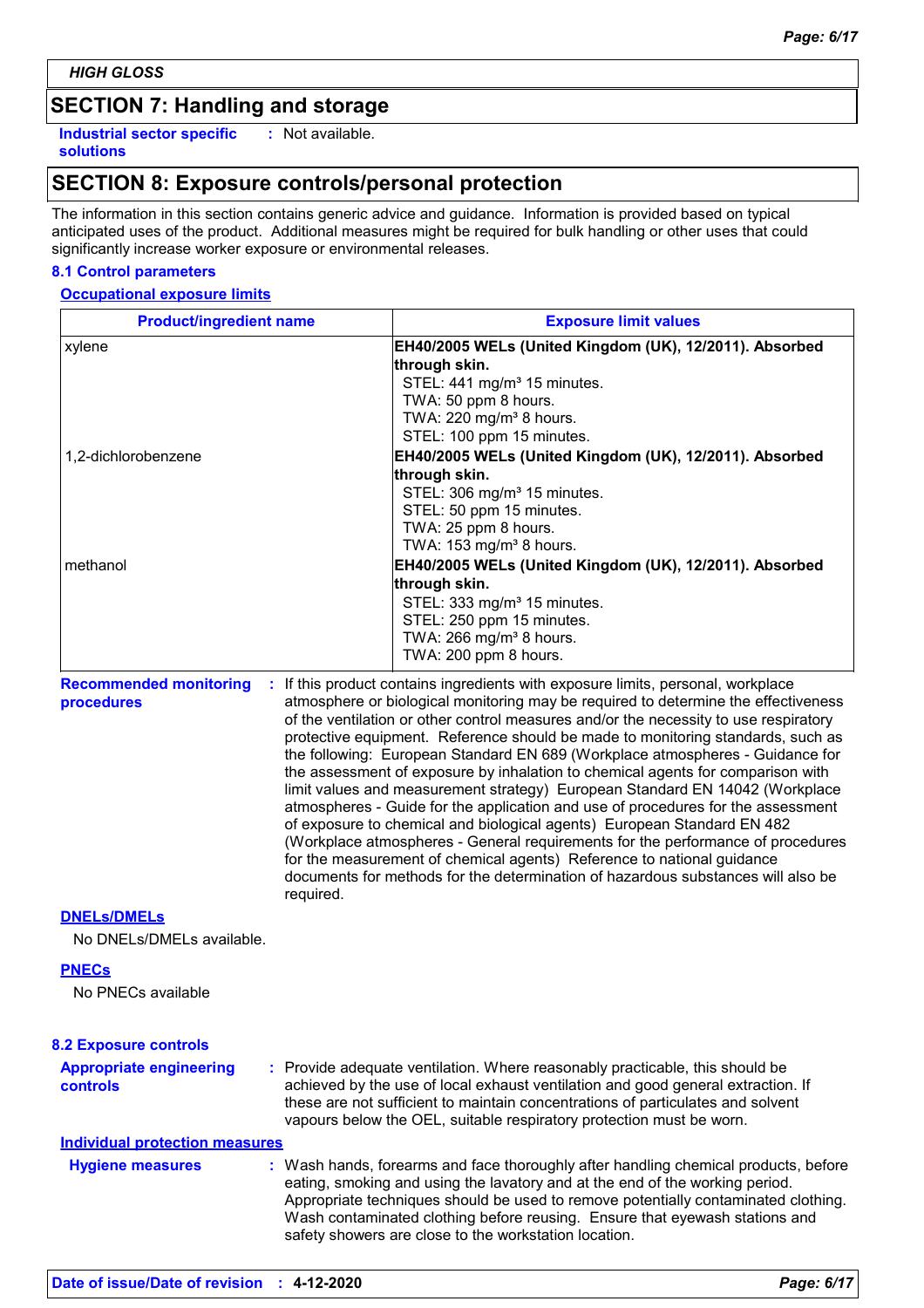# **SECTION 8: Exposure controls/personal protection**

| <b>Eye/face protection</b>    | : Use safety eyewear designed to protect against splash of liquids.                                                                                                                                                                                                                                                                                                                                                                                                                                                                                                                                                                                                                     |
|-------------------------------|-----------------------------------------------------------------------------------------------------------------------------------------------------------------------------------------------------------------------------------------------------------------------------------------------------------------------------------------------------------------------------------------------------------------------------------------------------------------------------------------------------------------------------------------------------------------------------------------------------------------------------------------------------------------------------------------|
| <b>Skin protection</b>        |                                                                                                                                                                                                                                                                                                                                                                                                                                                                                                                                                                                                                                                                                         |
| <b>Hand protection</b>        |                                                                                                                                                                                                                                                                                                                                                                                                                                                                                                                                                                                                                                                                                         |
| <b>Gloves</b>                 | : When prolonged or frequently repeated contact may occur, a glove with a protection<br>class of 6 (breakthrough time >480 minutes according to EN374) is recommended.<br>Recommended gloves: Viton ® or Nitrile, thickness ≥ 0.38 mm.<br>When only brief contact is expected, a glove with protection class of 2 or higher<br>(breakthrough time > 30 minutes according to EN374) is recommended.<br>Recommended gloves: Nitrile, thickness ≥ 0.12 mm.<br>Gloves should be replaced regularly and if there is any sign of damage to the glove<br>material.                                                                                                                             |
|                               | The performance or effectiveness of the glove may be reduced by physical/chemical<br>damage and poor maintenance.                                                                                                                                                                                                                                                                                                                                                                                                                                                                                                                                                                       |
| <b>Body protection</b>        | : Personnel should wear antistatic clothing made of natural fibres or of high-<br>temperature-resistant synthetic fibres.                                                                                                                                                                                                                                                                                                                                                                                                                                                                                                                                                               |
| <b>Other skin protection</b>  | : Appropriate footwear and any additional skin protection measures should be<br>selected based on the task being performed and the risks involved and should be<br>approved by a specialist before handling this product.                                                                                                                                                                                                                                                                                                                                                                                                                                                               |
| <b>Respiratory protection</b> | : If workers are exposed to concentrations above the exposure limit, they must use<br>appropriate, certified respirators.                                                                                                                                                                                                                                                                                                                                                                                                                                                                                                                                                               |
|                               | OLD LEAD-BASED PAINTS:                                                                                                                                                                                                                                                                                                                                                                                                                                                                                                                                                                                                                                                                  |
|                               | When surfaces are to be prepared for painting, account should be taken of the age<br>of the property and the possibility that lead-pigmented paint might be present. There<br>is a possibility that ingestion or inhalation of scrapings or dust arising from the<br>preparation work could cause health effects. As a working rule you should assume<br>that this will be the case if the age of the property is pre 1960.                                                                                                                                                                                                                                                             |
|                               | Where possible wet sanding or chemical stripping methods should be used with<br>surfaces of this type to avoid the creation of dust. When dry sanding cannot be<br>avoided, and effective local exhaust ventilation is not available, it is recommended<br>that a dust respirator is worn, that is approved for use with lead dusts, and its type<br>selected on the basis of the COSHH assessment, taking into account the<br>Workplace Exposure Limit for lead in air. Furthermore, steps should be taken to<br>ensure containment of the dusts created, and that all practicable measures are<br>taken to clean up thoroughly all deposits of dusts in and around the affected area. |
|                               | Respiratory protection in case of dust or spray mist formation. (particle filter EN143<br>type P2) Respiratory protection in case of vapour formation. (half mask with<br>combination filter A2-P2 til concentrations of 0,5 Vol%.)                                                                                                                                                                                                                                                                                                                                                                                                                                                     |
|                               | The current Control of Lead at Work Regulations approved code of practice should<br>be consulted for advice on protective clothing and personal hygiene precautions.<br>Care should also be taken to exclude visitors, members of the household and<br>especially children from the affected area, during the actual work and the<br>subsequent clean up operations. All scrapings, dust, etc. should be disposed of by<br>the professional painting contractor as Hazardous Waste.                                                                                                                                                                                                     |
|                               | Extra precautions will also need to be taken when burning off old lead-based paints<br>because fumes containing lead will be produced. It is recommended that a<br>respirator, approved for use with particulate fumes of lead is selected on the basis<br>of the COSHH assessment, taking into account the Workplace Exposure Limit for<br>lead in air. Similar precautions to those given above about sanding should be taken<br>with reference to protective clothing, disposal of scrapings and dusts, and exclusion<br>of other personnel and especially children from the building during actual work and<br>the subsequent clean up operations.                                  |
|                               | Avoid the inhalation of dust. Wear suitable face mask if dry sanding. Special<br>precautions should be taken during surface preparation of pre-1960s paint surfaces                                                                                                                                                                                                                                                                                                                                                                                                                                                                                                                     |

over wood and metal as they may contain harmful lead.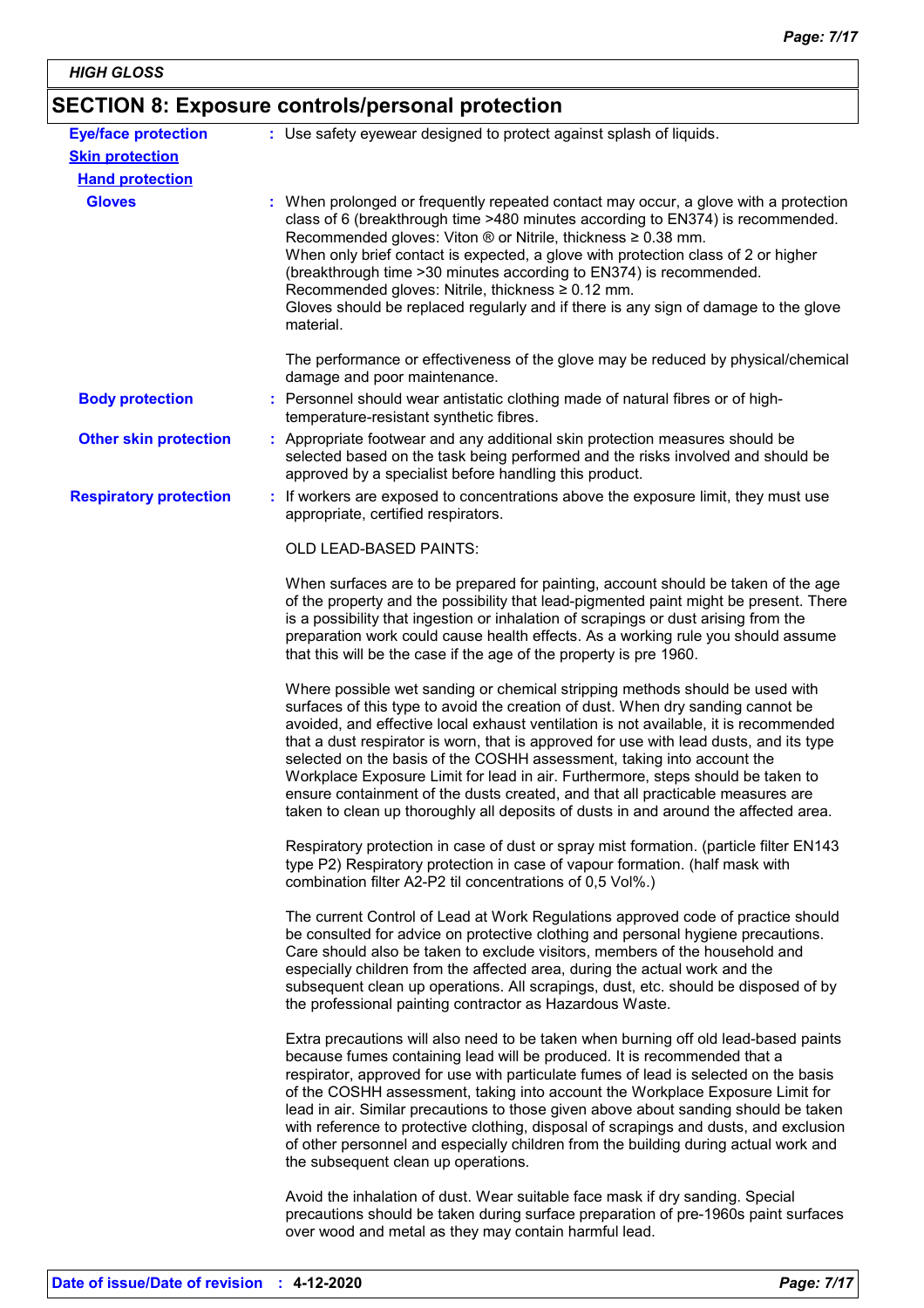### **SECTION 8: Exposure controls/personal protection**

OLD LEAD-BASED PAINTS:

When surfaces are to be prepared for painting, account should be taken of the age of the property and the possibility that lead-pigmented paint might be present. There is a possibility that ingestion or inhalation of scrapings or dust arising from the preparation work could cause health effects. As a working rule you should assume that this will be the case if the age of the property is pre 1960.

Where possible wet sanding or chemical stripping methods should be used with surfaces of this type to avoid the creation of dust. When dry sanding cannot be avoided, and effective local exhaust ventilation is not available, it is recommended that a dust respirator is worn, that is approved for use with lead dusts, and its type selected on the basis of the COSHH assessment, taking into account the Workplace Exposure Limit for lead in air. Furthermore, steps should be taken to ensure containment of the dusts created, and that all practicable measures are taken to clean up thoroughly all deposits of dusts in and around the affected area.

Respiratory protection in case of dust or spray mist formation. (particle filter EN143 type P2) Respiratory protection in case of vapour formation. (half mask with combination filter A2-P2 til concentrations of 0,5 Vol%.)

The current Control of Lead at Work Regulations approved code of practice should be consulted for advice on protective clothing and personal hygiene precautions. Care should also be taken to exclude visitors, members of the household and especially children from the affected area, during the actual work and the subsequent clean up operations. All scrapings, dust, etc. should be disposed of by the professional painting contractor as Hazardous Waste.

Extra precautions will also need to be taken when burning off old lead-based paints because fumes containing lead will be produced. It is recommended that a respirator, approved for use with particulate fumes of lead is selected on the basis of the COSHH assessment, taking into account the Workplace Exposure Limit for lead in air. Similar precautions to those given above about sanding should be taken with reference to protective clothing, disposal of scrapings and dusts, and exclusion of other personnel and especially children from the building during actual work and the subsequent clean up operations.

Avoid the inhalation of dust. Wear suitable face mask if dry sanding. Special precautions should be taken during surface preparation of pre-1960s paint surfaces over wood and metal as they may contain harmful lead.

**Environmental exposure : Do not allow to enter drains or watercourses. controls**

# **SECTION 9: Physical and chemical properties**

**9.1. Information on basic physical and chemical properties**

| : Liquid.                                              |
|--------------------------------------------------------|
| : Various: See label.                                  |
| : Not available.                                       |
| Not available.                                         |
| : Not available.                                       |
| $:$ Not available.                                     |
| $: 185^{\circ}$ C<br>Initial boiling point and boiling |
|                                                        |
| : Closed cup: $32^{\circ}$ C                           |
| Not available.                                         |
|                                                        |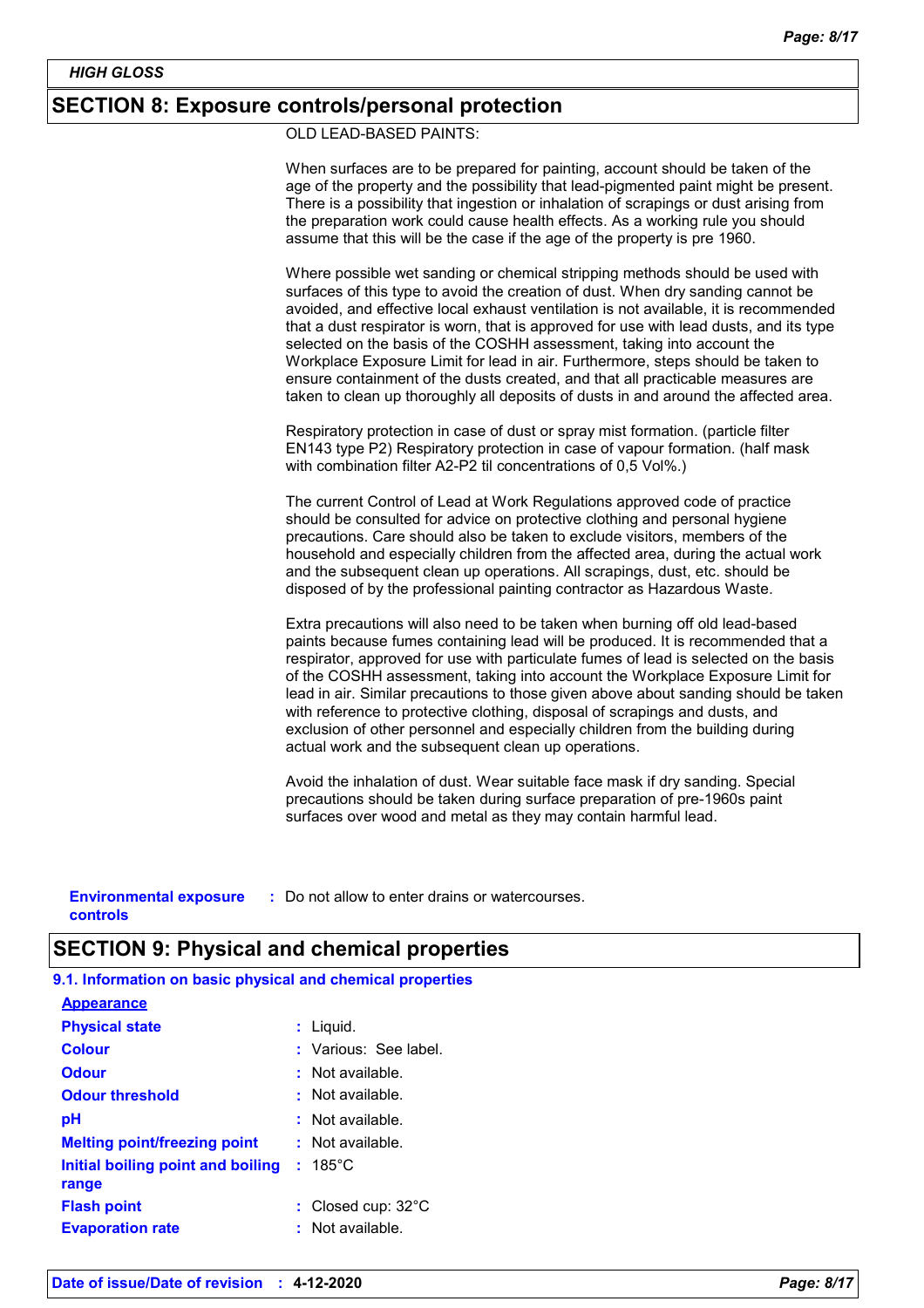# **SECTION 9: Physical and chemical properties**

| <b>Upper/lower flammability or</b><br>explosive limits | : Not available.                                             |
|--------------------------------------------------------|--------------------------------------------------------------|
| <b>Vapour pressure</b>                                 | $:$ Not available.                                           |
| <b>Vapour density</b>                                  | $:$ Not available.                                           |
| <b>Relative density</b>                                | : 1.19                                                       |
| <b>Solubility(ies)</b>                                 | : Insoluble in the following materials: cold water.          |
| <b>Partition coefficient: n-octanol/</b><br>water      | $\therefore$ Not available.                                  |
| <b>Auto-ignition temperature</b>                       | : Not available.                                             |
| <b>Decomposition temperature</b>                       | : Not available.                                             |
| <b>Viscosity</b>                                       | : Kinematic (room temperature): $5.89 \text{ cm}^2/\text{s}$ |
| <b>Explosive properties</b>                            | : Not available.                                             |
| <b>Oxidising properties</b>                            | : Not available.                                             |
| 9.2. Other information                                 |                                                              |
| <b>Solubility in water</b>                             | : Not available.                                             |

# **SECTION 10: Stability and reactivity**

| <b>10.1 Reactivity</b>                            | : No specific test data related to reactivity available for this product or its ingredients.                                        |
|---------------------------------------------------|-------------------------------------------------------------------------------------------------------------------------------------|
| <b>10.2 Chemical stability</b>                    | : Stable under recommended storage and handling conditions (see Section 7).                                                         |
| <b>10.3 Possibility of</b><br>hazardous reactions | : Under normal conditions of storage and use, hazardous reactions will not occur.                                                   |
| <b>10.4 Conditions to avoid</b>                   | : When exposed to high temperatures may produce hazardous decomposition<br>products.                                                |
| <b>10.5 Incompatible materials</b>                | : Keep away from the following materials to prevent strong exothermic reactions:<br>oxidising agents, strong alkalis, strong acids. |
| <b>10.6 Hazardous</b><br>decomposition products   | : Decomposition products may include the following materials: carbon monoxide,<br>carbon dioxide, smoke, oxides of nitrogen.        |

# **SECTION 11: Toxicological information**

### **11.1 Information on toxicological effects**

There are no data available on the mixture itself. The mixture has been assessed following the conventional method of the CLP Regulation (EC) No 1272/2008 and is classified for toxicological properties accordingly. See Sections 2 and 3 for details.

Exposure to component solvent vapour concentrations in excess of the stated occupational exposure limit may result in adverse health effects such as mucous membrane and respiratory system irritation and adverse effects on the kidneys, liver and central nervous system. Symptoms and signs include headache, dizziness, fatigue, muscular weakness, drowsiness and, in extreme cases, loss of consciousness.

Solvents may cause some of the above effects by absorption through the skin. Repeated or prolonged contact with the mixture may cause removal of natural fat from the skin, resulting in non-allergic contact dermatitis and absorption through the skin.

If splashed in the eyes, the liquid may cause irritation and reversible damage.

Ingestion may cause nausea, diarrhea and vomiting.

This takes into account, where known, delayed and immediate effects and also chronic effects of components from short-term and long-term exposure by oral, inhalation and dermal routes of exposure and eye contact.

### **Acute toxicity**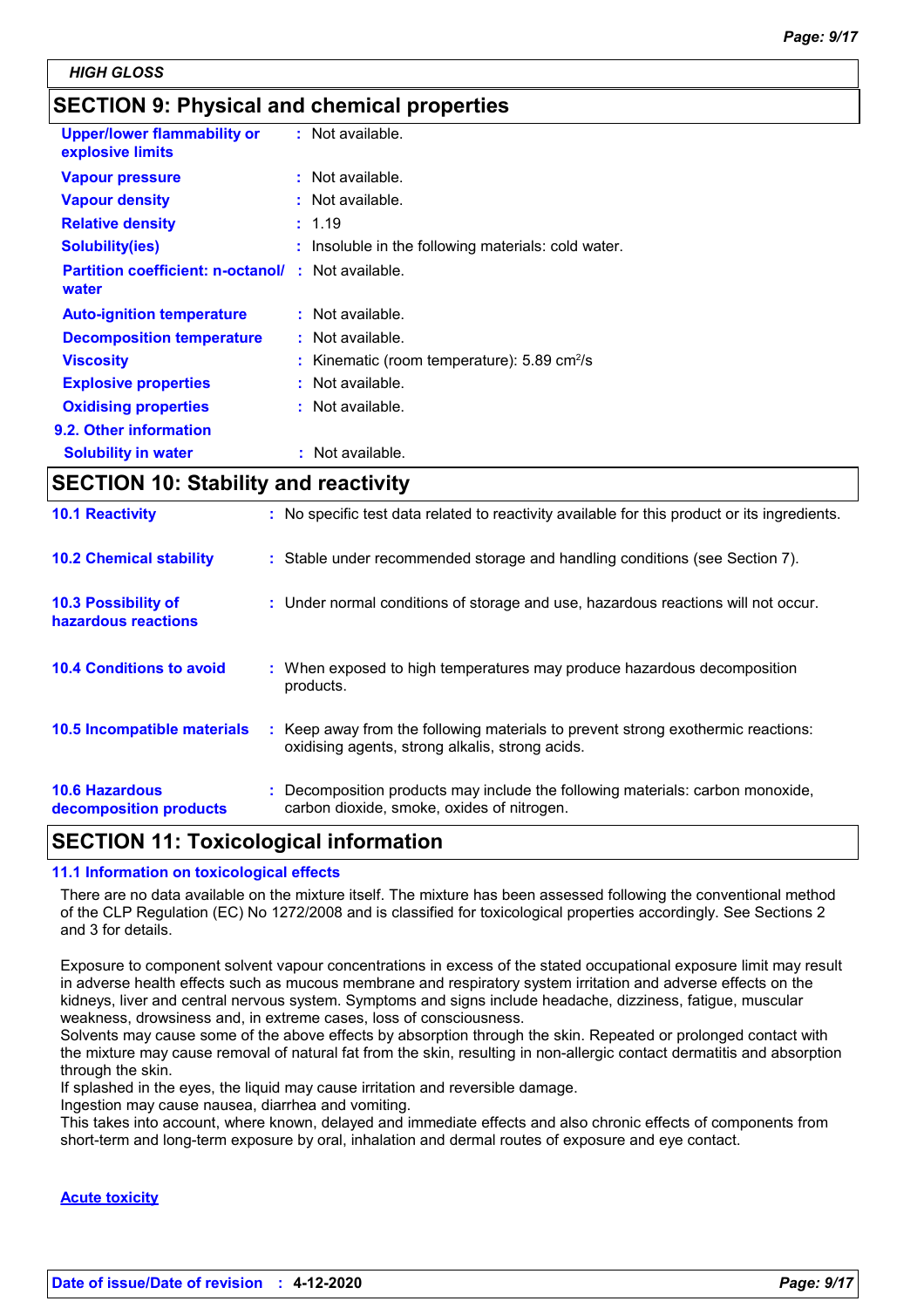# **SECTION 11: Toxicological information**

| <b>Product/ingredient name</b>                                                                    | <b>Result</b>                                | <b>Species</b>    | <b>Dose</b>              | <b>Exposure</b> |
|---------------------------------------------------------------------------------------------------|----------------------------------------------|-------------------|--------------------------|-----------------|
| Naphtha (petroleum),                                                                              | LD50 Oral                                    | Rat               | >6 g/kg                  |                 |
| hydrotreated heavy<br>hydrocarbon, C9-C11, n-<br>alkane, iso-alkane, cyclic,<br>containing <2% of | <b>LC50 Inhalation Vapour</b>                | Rat               | 8500 mg/m <sup>3</sup>   | 4 hours         |
| aromatics, $< 0.1\%$ of<br>benzene, < 1% of n-hexane                                              |                                              |                   |                          |                 |
| and $< 0.5 %$ of aromatic<br>hydrocarbons                                                         |                                              |                   |                          |                 |
| 1,2-dichlorobenzene                                                                               | LD50 Oral<br>LD50 Dermal                     | Rat<br>Rabbit     | $>6$ g/kg<br>$>10$ g/kg  |                 |
|                                                                                                   | LD50 Intraperitoneal                         | Mouse             | 1228 mg/kg               |                 |
|                                                                                                   | LD50 Intraperitoneal<br>LD50 Oral            | Rat<br>Mouse      | 840 mg/kg<br>4386 mg/kg  |                 |
|                                                                                                   | LD50 Oral                                    | Rabbit            | 500 mg/kg                |                 |
|                                                                                                   | LD50 Oral                                    | Rat               | 500 mg/kg                |                 |
|                                                                                                   | LD50 Subcutaneous                            | Rat               | 5 g/kg                   |                 |
|                                                                                                   | LDLo Intravenous<br>LDLo Intravenous         | Mouse<br>Rabbit   | 400 mg/kg<br>250 mg/kg   |                 |
|                                                                                                   | LDLo Oral                                    | Guinea pig        | 2000 mg/kg               |                 |
|                                                                                                   | TDLo Intraperitoneal                         | Rat               | 735 mg/kg                |                 |
|                                                                                                   | TDLo Intraperitoneal                         | Rat               | 1 mg/kg                  |                 |
| methanol                                                                                          | TDLo Intraperitoneal<br>LD50 Dermal          | Rat<br>Rabbit     | 735 mg/kg<br>15800 mg/kg |                 |
|                                                                                                   | LD50 Intraperitoneal                         | Guinea pig        | 3556 mg/kg               |                 |
|                                                                                                   | LD50 Intraperitoneal                         | Hamster           | 8555 mg/kg               |                 |
|                                                                                                   | LD50 Intraperitoneal                         | Mouse             | 10765 mg/kg              |                 |
|                                                                                                   | LD50 Intraperitoneal<br>LD50 Intraperitoneal | Rabbit<br>Rat     | 1826 mg/kg<br>7529 mg/kg |                 |
|                                                                                                   | LD50 Intravenous                             | Mouse             | 4710 mg/kg               |                 |
|                                                                                                   | LD50 Intravenous                             | Rabbit            | 8907 mg/kg               |                 |
|                                                                                                   | LD50 Intravenous                             | Rat               | 2131 mg/kg               |                 |
|                                                                                                   | LD50 Oral<br>LD50 Oral                       | Dog<br>Monkey     | 7500 mg/kg               |                 |
|                                                                                                   | LD50 Oral                                    | Monkey            | 7 g/kg<br>7000 mg/kg     |                 |
|                                                                                                   | LD50 Oral                                    | Mouse             | 5800 mg/kg               |                 |
|                                                                                                   | LD50 Oral                                    | Pig               | >5000 mg/kg              |                 |
|                                                                                                   | LD50 Oral                                    | Rabbit<br>Rat     | 14200 mg/kg              |                 |
|                                                                                                   | LD50 Oral<br>LD50 Subcutaneous               | Mouse             | 5600 mg/kg<br>9800 mg/kg |                 |
|                                                                                                   | <b>LDLo Dermal</b>                           | Monkey            | 393 mg/kg                |                 |
|                                                                                                   | LDLo Intravenous                             | Cat               | 4641 mg/kg               |                 |
|                                                                                                   | LDLo Oral                                    | Dog               | 7500 mg/kg               |                 |
|                                                                                                   | LDLo Oral<br>LDLo Oral                       | Human<br>Human    | 428 mg/kg<br>143 mg/kg   |                 |
|                                                                                                   | LDLo Oral                                    | Man - Male        | 14 mL/kg                 |                 |
|                                                                                                   | LDLo Oral                                    | Man - Male        | 6422 mg/kg               |                 |
|                                                                                                   | LDLo Oral                                    | Monkey            | 5000 mg/kg               |                 |
|                                                                                                   | LDLo Oral<br>LDLo Oral                       | Mouse<br>Rabbit   | 420 mg/kg<br>7500 mg/kg  |                 |
|                                                                                                   | LDLo Oral                                    | Woman -<br>Female | 10 mL/kg                 |                 |
|                                                                                                   | <b>LDLo Parenteral</b>                       | Frog              | 59 g/kg                  |                 |
|                                                                                                   | LDLo Route of exposure<br>unreported         | Man - Male        | 868 mg/kg                |                 |
|                                                                                                   | TDLo Intraperitoneal                         | Rat               | 3490 mg/kg               |                 |
|                                                                                                   | TDLo Intraperitoneal<br><b>TDLo Oral</b>     | Rat<br>Man - Male | 3000 mg/kg<br>0.43 mL/kg |                 |
|                                                                                                   | <b>TDLo Oral</b>                             | Man - Male        | 1.14 mL/kg               |                 |
|                                                                                                   | <b>TDLo Oral</b>                             | Man - Male        | $1.4$ mL/kg              |                 |
|                                                                                                   | <b>TDLo Oral</b>                             | Man - Male        | 3429 mg/kg               |                 |
|                                                                                                   | <b>TDLo Oral</b>                             | Man - Male        | 3571 uL/kg               |                 |
|                                                                                                   |                                              |                   |                          |                 |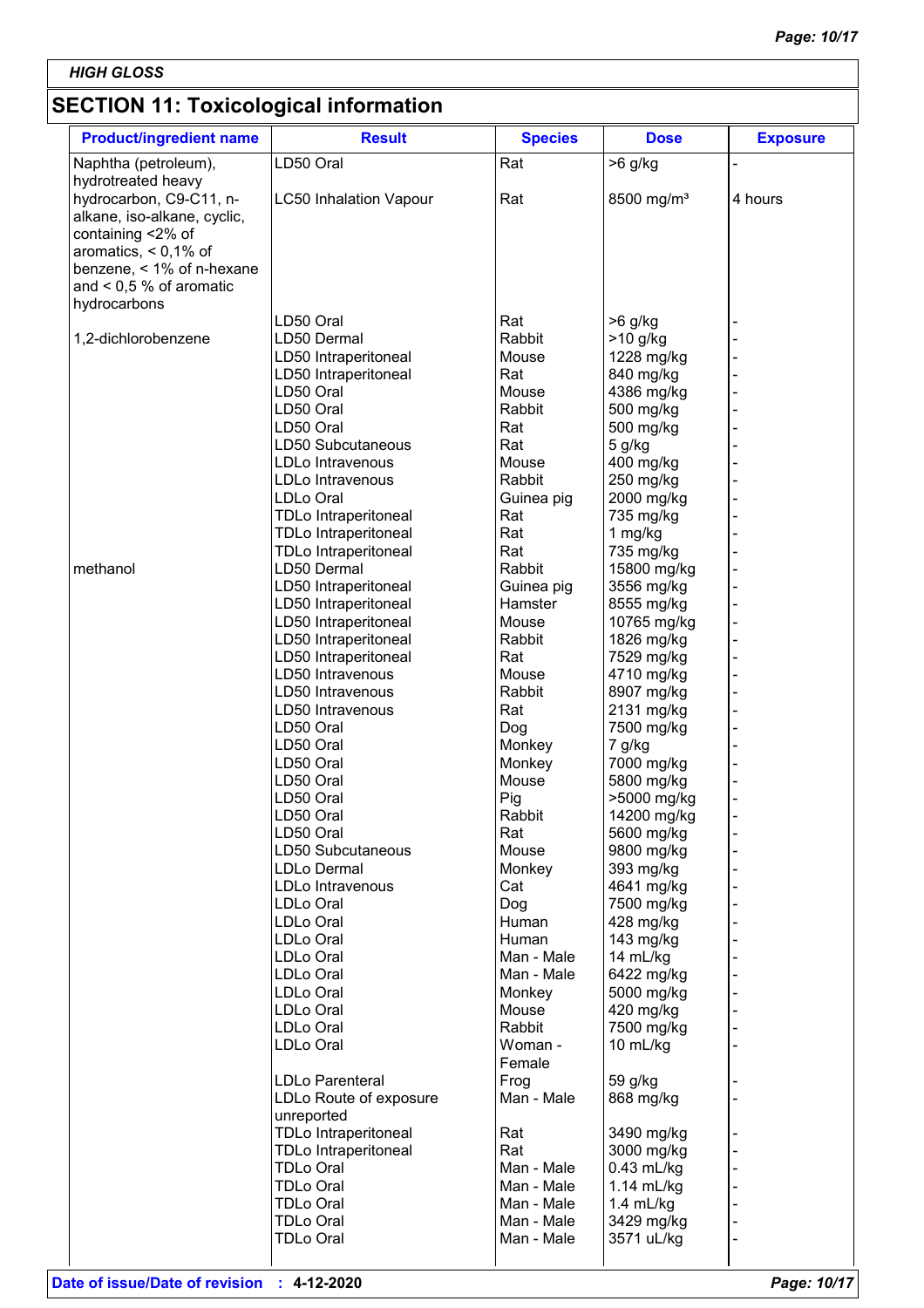*HIGH GLOSS*

# **SECTION 11: Toxicological information**

| . <u>.</u> |                          |            |            |   |
|------------|--------------------------|------------|------------|---|
|            | <b>TDLo Oral</b>         | Man - Male | 9450 uL/kg |   |
|            | <b>TDLo Oral</b>         | Rat        | 8 g/kg     |   |
|            | <b>TDLo Oral</b>         | l Rat      | 3 g/kg     |   |
|            | <b>TDLo Oral</b>         | Rat        | 3 g/kg     |   |
|            | <b>TDLo Oral</b>         | Rat        | 8 mL/kg    |   |
|            | <b>TDLo Oral</b>         | Rat        | 3500 mg/kg | - |
|            | <b>TDLo Oral</b>         | Woman -    | $4$ g/kg   |   |
|            |                          | Female     |            |   |
|            | <b>TDLo Subcutaneous</b> | Rat        | 6825 mg/kg | - |

**Conclusion/Summary :** Not available.

# **Acute toxicity estimates**

Not available.

### **Irritation/Corrosion**

| <b>Product/ingredient name</b> | <b>Result</b>            | <b>Species</b> | <b>Score</b>             | <b>Exposure</b>                  | <b>Observation</b> |
|--------------------------------|--------------------------|----------------|--------------------------|----------------------------------|--------------------|
| xylene                         | Eyes - Mild irritant     | Rabbit         | $\overline{\phantom{a}}$ | 87 milligrams                    |                    |
|                                | Eyes - Severe irritant   | Rabbit         |                          | 24 hours 5<br>milligrams         |                    |
|                                | Skin - Mild irritant     | Rat            |                          | 8 hours 60<br>Imicroliters       |                    |
|                                | Skin - Moderate irritant | Rabbit         | $\overline{\phantom{a}}$ | I24 hours 500 I -<br>milligrams  |                    |
|                                | Skin - Moderate irritant | Rabbit         | $\overline{\phantom{a}}$ | 100 Percent                      |                    |
| 1,2-dichlorobenzene            | Eyes - Mild irritant     | Rabbit         | $\overline{\phantom{a}}$ | 0.5 minutes<br>100<br>milligrams |                    |
| methanol                       | Eyes - Moderate irritant | Rabbit         |                          | 24 hours 100<br>milligrams       |                    |
|                                | Eyes - Moderate irritant | Rabbit         | $\overline{\phantom{a}}$ | 40 milligrams                    |                    |
|                                | Skin - Moderate irritant | Rabbit         | $\overline{\phantom{0}}$ | 24 hours 20<br>milligrams        |                    |
| <b>Conclusion/Summary</b>      | Not available.           |                |                          |                                  |                    |
| <b>Sensitisation</b>           |                          |                |                          |                                  |                    |

| จะแจแจฉแบแ                   |                  |
|------------------------------|------------------|
| <b>Conclusion/Summary</b>    | : Not available. |
| <u>Mutaqenicity</u>          |                  |
| <b>Conclusion/Summary</b>    | : Not available. |
| <b>Carcinogenicity</b>       |                  |
| <b>Conclusion/Summary</b>    | : Not available. |
| <b>Reproductive toxicity</b> |                  |
| <b>Conclusion/Summary</b>    | : Not available. |
| Teratogenicity               |                  |
| <b>Conclusion/Summary</b>    | : Not available. |

### **Specific target organ toxicity (single exposure)**

| <b>Product/ingredient name</b>                                                                                                                                                                               | <b>Category</b>          | <b>Route of</b><br>exposure        | <b>Target organs</b>                 |
|--------------------------------------------------------------------------------------------------------------------------------------------------------------------------------------------------------------|--------------------------|------------------------------------|--------------------------------------|
| Hydrocarbons, C9-C11, n-alkanes, isoalkanes, cyclics,<br>l <2% aromatics                                                                                                                                     | Category 3               | Not applicable.                    | l Narcotic effects                   |
| Naphtha (petroleum), hydrotreated heavy<br>hydrocarbon, C9-C11, n-alkane, iso-alkane, cyclic,<br>containing <2% of aromatics, < 0,1% of benzene, < 1% of<br>$n$ -hexane and < 0,5 % of aromatic hydrocarbons | Category 3<br>Category 3 | Not applicable.<br>Not applicable. | Narcotic effects<br>Narcotic effects |
| Naphtha (petroleum), hydrotreated heavy                                                                                                                                                                      | Category 3               | Not applicable.                    | Narcotic effects                     |

**Specific target organ toxicity (repeated exposure)**

Not available.

### **Aspiration hazard**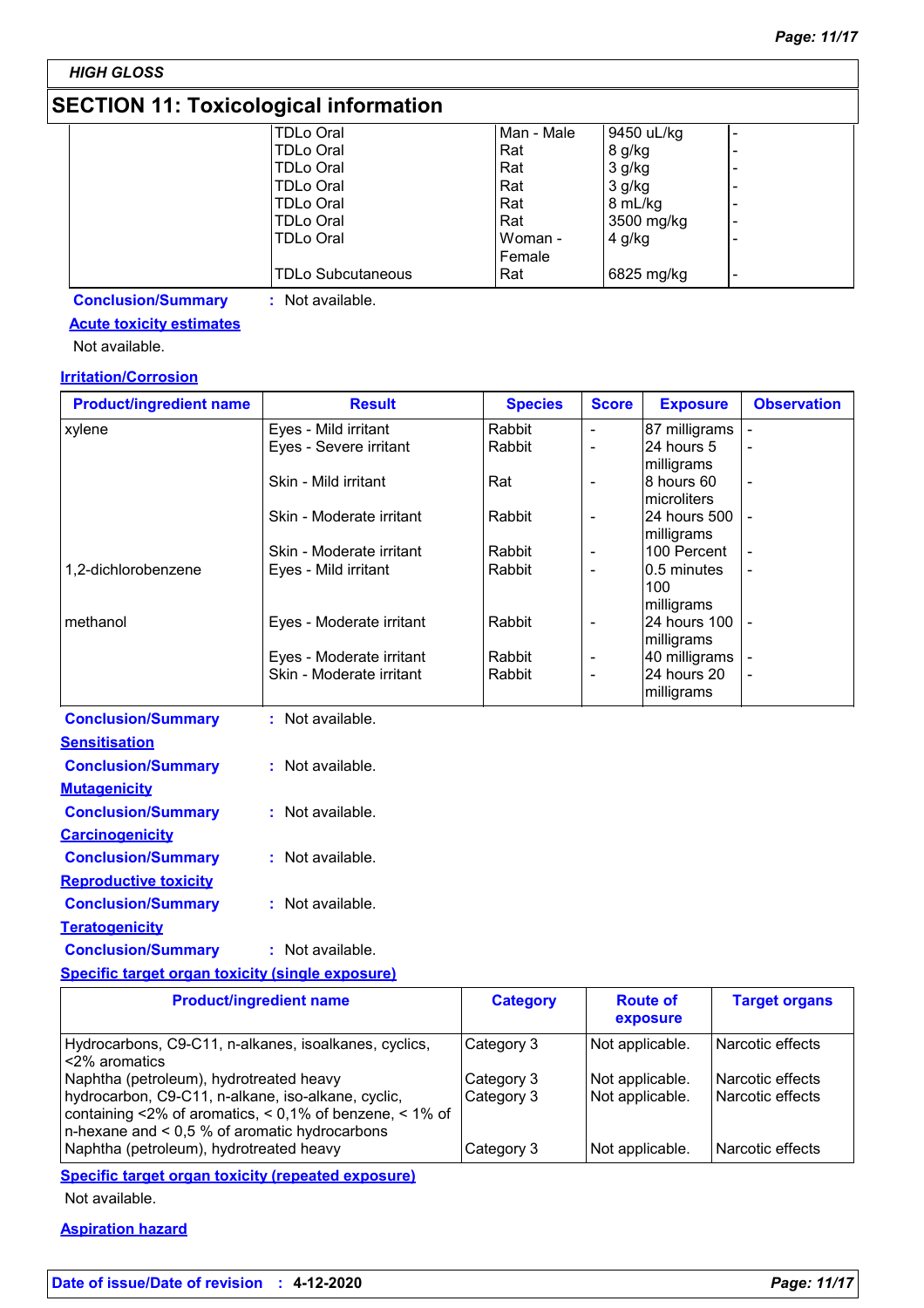# **SECTION 11: Toxicological information**

| <b>Product/ingredient name</b>                                                                                                                                                         | <b>Result</b>                         |
|----------------------------------------------------------------------------------------------------------------------------------------------------------------------------------------|---------------------------------------|
| Hydrocarbons, C9-C11, n-alkanes, isoalkanes, cyclics, <2%<br>aromatics                                                                                                                 | <b>ASPIRATION HAZARD - Category 1</b> |
| Naphtha (petroleum), hydrotreated heavy                                                                                                                                                | <b>ASPIRATION HAZARD - Category 1</b> |
| hydrocarbon, C9-C11, n-alkane, iso-alkane, cyclic, containing<br>$\approx$ 2% of aromatics, $\leq$ 0,1% of benzene, $\leq$ 1% of n-hexane and $\leq$<br>0,5 % of aromatic hydrocarbons | <b>ASPIRATION HAZARD - Category 1</b> |
| Naphtha (petroleum), hydrotreated heavy                                                                                                                                                | <b>ASPIRATION HAZARD - Category 1</b> |
| Hydrocarbons, C10-C13, n-alkanes, isoalkanes, cyclics,<br><2%aromatics                                                                                                                 | <b>ASPIRATION HAZARD - Category 1</b> |

**Other information :**

: Not available.

# **SECTION 12: Ecological information**

### **12.1 Toxicity**

There are no data available on the mixture itself. Do not allow to enter drains or watercourses.

The mixture has been assessed following the summation method of the CLP Regulation (EC) No 1272/2008 and is not classified as hazardous to the environment.

| <b>Product/ingredient name</b> | <b>Result</b>                        | <b>Species</b>                                                               | <b>Exposure</b> |
|--------------------------------|--------------------------------------|------------------------------------------------------------------------------|-----------------|
| xylene                         | Acute EC50 90 mg/l Fresh water       | Crustaceans - Cypris<br>subglobosa                                           | 48 hours        |
|                                | Acute LC50 8.5 ppm Marine water      | Crustaceans - Palaemonetes<br>pugio - Adult                                  | 48 hours        |
|                                | Acute LC50 15700 µg/l Fresh water    | Fish - Lepomis macrochirus -<br>Juvenile (Fledgling, Hatchling,<br>Weanling) | 96 hours        |
|                                | Acute LC50 20870 µg/l Fresh water    | Fish - Lepomis macrochirus                                                   | 96 hours        |
|                                | Acute LC50 19000 µg/l Fresh water    | Fish - Lepomis macrochirus                                                   | 96 hours        |
|                                | Acute LC50 13400 µg/l Fresh water    | Fish - Pimephales promelas                                                   | 96 hours        |
|                                | Acute LC50 16940 µg/l Fresh water    | Fish - Carassius auratus                                                     | 96 hours        |
| 1,2-dichlorobenzene            | Acute EC50 16.2 mg/l Fresh water     | Algae - Chlorella marina                                                     | 72 hours        |
|                                | Acute EC50 12.8 mg/l Fresh water     | Algae - Phaeodactylum<br>tricornutum                                         | 72 hours        |
|                                | Acute EC50 16.9 mg/l Fresh water     | Algae - Platymonas<br>subcordiformis                                         | 72 hours        |
|                                | Acute EC50 2200 µg/l Fresh water     | Algae - Pseudokirchneriella<br>subcapitata                                   | 96 hours        |
|                                | Acute EC50 13.1 mg/l Fresh water     | Algae - Nannochloropsis oculata                                              | $ 72$ hours     |
|                                | Acute EC50 740 µg/l Fresh water      | Daphnia - Daphnia magna                                                      | 48 hours        |
|                                | Acute EC50 1.55 mg/l Fresh water     | Fish - Oncorhynchus mykiss                                                   | 96 hours        |
|                                | Acute LC50 10300 µg/l Marine water   | Crustaceans - Palaemonetes<br>pugio                                          | 48 hours        |
|                                | Acute LC50 4.52 ppm Marine water     | Crustaceans - Americamysis<br>bahia                                          | 48 hours        |
|                                | Acute LC50 2400 µg/l Fresh water     | Daphnia - Daphnia magna                                                      | 48 hours        |
|                                | Acute LC50 2200 µg/l Fresh water     | Daphnia - Daphnia magna                                                      | 48 hours        |
|                                | Acute LC50 5.6 mg/l Fresh water      | Fish - Lepomis macrochirus -<br>Young of the year                            | 96 hours        |
|                                | Acute LC50 1.4 mg/l Fresh water      | Fish - Gibelion catla                                                        | 96 hours        |
|                                | Acute LC50 1610 µg/l Fresh water     | Fish - Oncorhynchus mykiss                                                   | 96 hours        |
|                                | Acute LC50 4.5 mg/l Fresh water      | Fish - Danio rerio                                                           | 96 hours        |
|                                | Chronic NOEC 0.63 mg/l Fresh water   | Daphnia - Daphnia magna                                                      | 21 days         |
|                                | Chronic NOEC 630 µg/l Fresh water    | Daphnia - Daphnia magna                                                      | 21 days         |
| methanol                       | Acute EC50 16.912 mg/l Marine water  | Algae - Ulva pertusa                                                         | 96 hours        |
|                                | Acute EC50 24500000 µg/l Fresh water | Daphnia - Daphnia magna -<br>Larvae                                          | 48 hours        |
|                                | Acute EC50 22200 mg/l Fresh water    | Daphnia - Daphnia obtusa -<br>Neonate                                        | 48 hours        |
|                                | Acute EC50 12835 mg/l Fresh water    | Fish - Lepomis macrochirus                                                   | 96 hours        |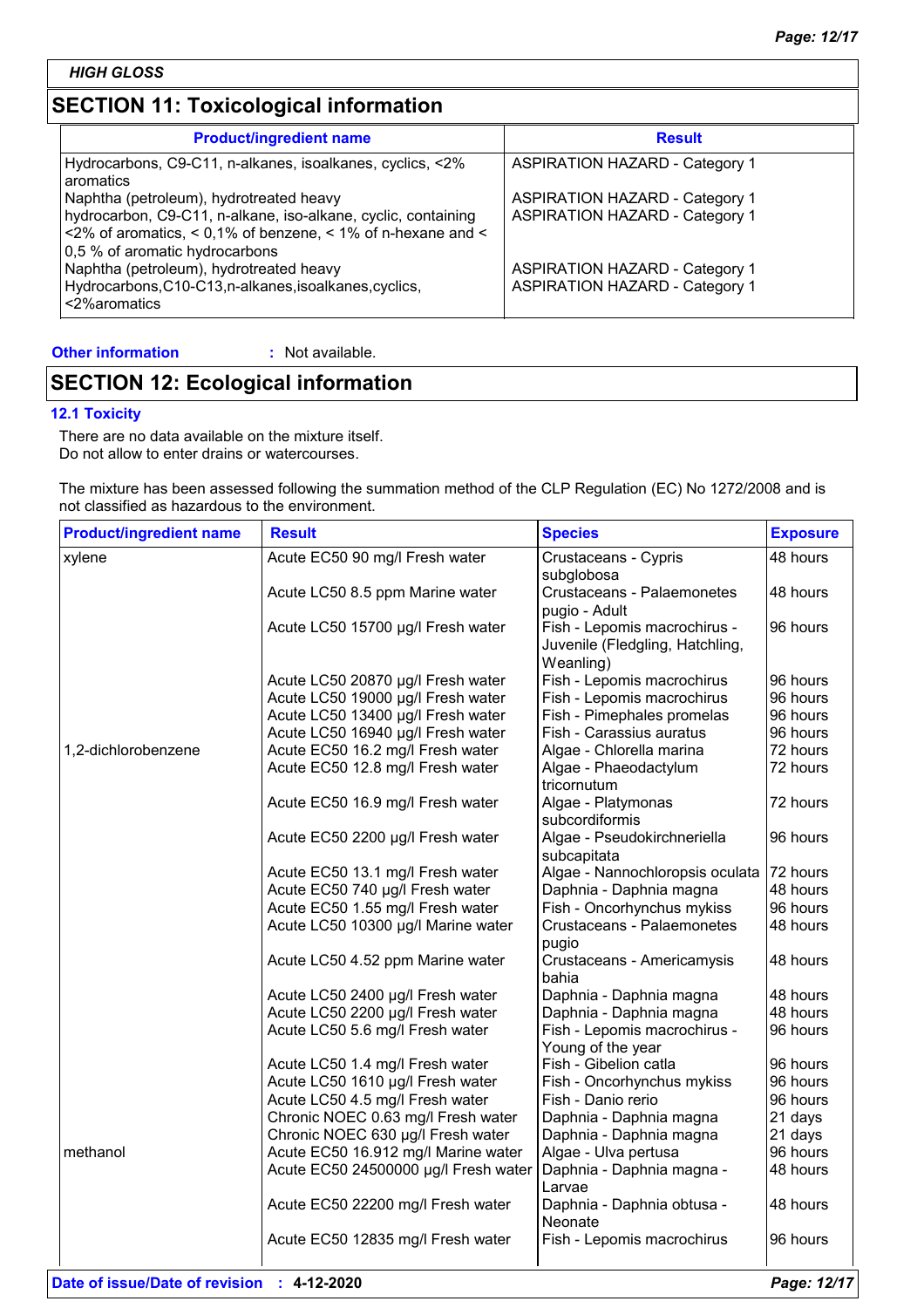# **SECTION 12: Ecological information**

| ULUTIUN TE. LUUTUJIUAI IIIIUITIIANUIT |                                                                     |                                              |          |
|---------------------------------------|---------------------------------------------------------------------|----------------------------------------------|----------|
|                                       | Acute EC50 12700000 µg/l Fresh water   Fish - Lepomis macrochirus - | Juvenile (Fledgling, Hatchling,<br>Weanling) | 96 hours |
|                                       | Acute EC50 13000000 µg/l Fresh water   Fish - Oncorhynchus mykiss - | Juvenile (Fledgling, Hatchling,<br>Weanling) | 96 hours |
|                                       | Acute LC50 2500000 µg/l Marine water                                | Crustaceans - Crangon<br>crangon - Adult     | 48 hours |
|                                       | Acute LC50 3289 mg/l Fresh water                                    | Daphnia - Daphnia magna -<br>Neonate         | 48 hours |
|                                       | Acute LC50 15.32 g/L Fresh water                                    | Fish - Oreochromis<br>mossambicus - Adult    | 96 hours |
|                                       | Acute LC50 290 mg/l Fresh water                                     | Fish - Danio rerio - Egg                     | 96 hours |
|                                       | Chronic NOEC 71 ppm Fresh water                                     | Algae - Heterosigma akashiwo                 | 96 hours |
|                                       | Chronic NOEC 1400 ppm Fresh water                                   | Algae - Skeletonema costatum                 | 96 hours |
|                                       | Chronic NOEC 410 ppm Fresh water                                    | Algae - Prorocentrum minimum                 | 96 hours |
|                                       | Chronic NOEC 24 ppm Fresh water                                     | Algae - Eutreptiella sp.                     | 96 hours |
|                                       | Chronic NOEC 9.96 mg/l Marine water                                 | Algae - Ulva pertusa                         | 96 hours |

**Conclusion/Summary :** Not available.

### **12.2 Persistence and degradability**

**Conclusion/Summary :** Not available.

### **12.3 Bioaccumulative potential**

| <b>Product/ingredient name</b>                              | LogP <sub>ow</sub> | <b>BCF</b>        | <b>Potential</b> |
|-------------------------------------------------------------|--------------------|-------------------|------------------|
| Naphtha (petroleum),<br>hydrotreated heavy                  |                    | 10 to 2500        | high             |
| hydrocarbon, C9-C11, n-                                     |                    | 10 to 2500        | high             |
| alkane, iso-alkane, cyclic,<br>containing <2% of aromatics, |                    |                   |                  |
| $0.1\%$ of benzene, $0.1\%$ of                              |                    |                   |                  |
| n-hexane and $< 0.5 %$ of<br>aromatic hydrocarbons          |                    |                   |                  |
| Naphtha (petroleum),<br>hydrotreated heavy                  |                    | 10 to 2500        | high             |
| xylene                                                      | 3.12               | l8.1 to 25.9      | low              |
| 1.2-dichlorobenzene<br>methanol                             | 3.38<br>$-0.77$    | 150 to 230<br>~10 | low<br>low       |

### **12.4 Mobility in soil**

| <b>Soil/water partition</b><br><b>coefficient</b> (K <sub>oc</sub> ) | : Not available. |
|----------------------------------------------------------------------|------------------|
| <b>Mobility</b>                                                      | : Not available. |

### **12.5 Results of PBT and vPvB assessment**

| <b>PBT</b>                        | : Not applicable.                                     |
|-----------------------------------|-------------------------------------------------------|
|                                   | P: Not available. B: Not available. T: Not available. |
| <b>vPvB</b>                       | : Not applicable.                                     |
|                                   | vP: Not available. vB: Not available.                 |
|                                   |                                                       |
| <b>12.6 Other adverse effects</b> | : No known significant effects or critical hazards.   |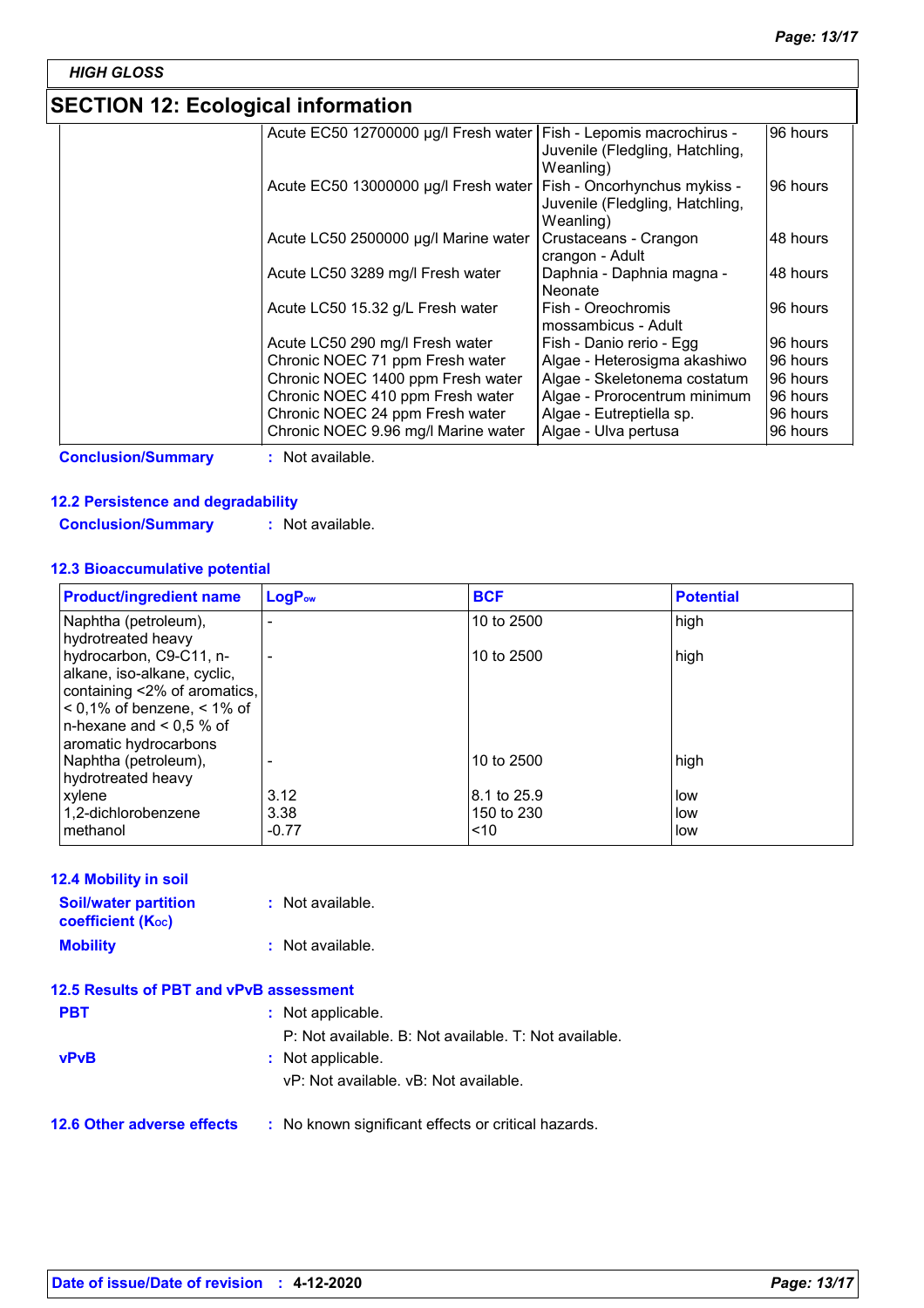# **SECTION 13: Disposal considerations**

The information in this section contains generic advice and guidance. The list of Identified Uses in Section 1 should be consulted for any available use-specific information provided in the Exposure Scenario(s).

### **13.1 Waste treatment methods**

| <b>Product</b>                 |                                                                                                                                                                                                                                                                                                                                                                                                                                                                                                                                                             |  |  |
|--------------------------------|-------------------------------------------------------------------------------------------------------------------------------------------------------------------------------------------------------------------------------------------------------------------------------------------------------------------------------------------------------------------------------------------------------------------------------------------------------------------------------------------------------------------------------------------------------------|--|--|
| <b>Methods of disposal</b>     | The generation of waste should be avoided or minimised wherever possible.<br>Disposal of this product, solutions and any by-products should at all times comply<br>with the requirements of environmental protection and waste disposal legislation<br>and any regional local authority requirements. Dispose of surplus and non-<br>recyclable products via a licensed waste disposal contractor. Waste should not be<br>disposed of untreated to the sewer unless fully compliant with the requirements of<br>all authorities with jurisdiction.          |  |  |
| <b>Hazardous waste</b>         | The classification of the product may meet the criteria for a hazardous waste.                                                                                                                                                                                                                                                                                                                                                                                                                                                                              |  |  |
| <b>Disposal considerations</b> | Do not allow to enter drains or watercourses.<br>Dispose of according to all federal, state and local applicable regulations.<br>If this product is mixed with other wastes, the original waste product code may no<br>longer apply and the appropriate code should be assigned.<br>For further information, contact your local waste authority.                                                                                                                                                                                                            |  |  |
| <b>Packaging</b>               |                                                                                                                                                                                                                                                                                                                                                                                                                                                                                                                                                             |  |  |
| <b>Methods of disposal</b>     | The generation of waste should be avoided or minimised wherever possible. Waste<br>packaging should be recycled. Incineration or landfill should only be considered<br>when recycling is not feasible.                                                                                                                                                                                                                                                                                                                                                      |  |  |
| <b>Disposal considerations</b> | Using information provided in this safety data sheet, advice should be obtained from<br>÷.<br>the relevant waste authority on the classification of empty containers.<br>Empty containers must be scrapped or reconditioned.<br>Dispose of containers contaminated by the product in accordance with local or<br>national legal provisions.                                                                                                                                                                                                                 |  |  |
| <b>Type of packaging</b>       | European waste catalogue (EWC)                                                                                                                                                                                                                                                                                                                                                                                                                                                                                                                              |  |  |
| <b>CEPE Paint Guidelines</b>   | 15 01 10*<br>packaging containing residues of or contaminated by<br>hazardous substances                                                                                                                                                                                                                                                                                                                                                                                                                                                                    |  |  |
| <b>Special precautions</b>     | This material and its container must be disposed of in a safe way. Care should be<br>taken when handling emptied containers that have not been cleaned or rinsed out.<br>Empty containers or liners may retain some product residues. Vapour from product<br>residues may create a highly flammable or explosive atmosphere inside the<br>container. Do not cut, weld or grind used containers unless they have been cleaned<br>thoroughly internally. Avoid dispersal of spilt material and runoff and contact with<br>soil, waterways, drains and sewers. |  |  |

# **SECTION 14: Transport information**

# **Information pertaining to IATA and ADN is considered not relevant since the material is not packaged in the correct approved packaging required of these methods of transport.**

|                                            | <b>ADR</b>    | <b>IMDG</b>              |  |
|--------------------------------------------|---------------|--------------------------|--|
| 14.1 UN number                             | <b>UN1263</b> | <b>UN1263</b>            |  |
| 14.2 UN proper<br>shipping name            | <b>PAINT</b>  | <b>PAINT</b>             |  |
| <b>14.3 Transport</b><br>hazard class(es)  |               |                          |  |
| <b>Class</b>                               | 3             | 3                        |  |
| <b>Subsidiary class</b>                    | ۰             | $\overline{\phantom{0}}$ |  |
| <b>14.4 Packing group</b>                  | Ш             | Ш                        |  |
| Date of issue/Date of revision : 4-12-2020 |               | Page: 14/17              |  |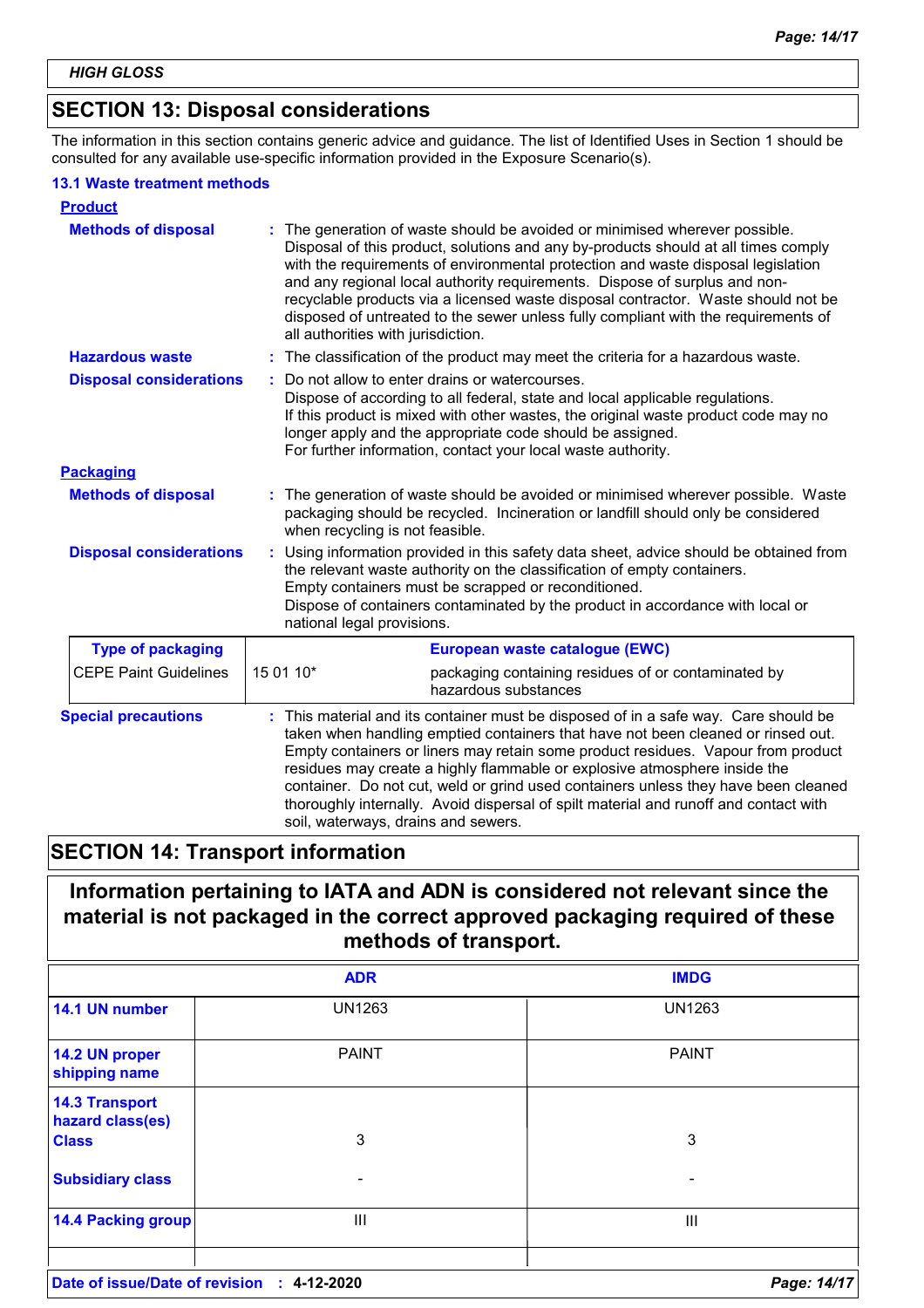*HIGH GLOSS*

#### **Information pertaining to IATA and ADN is considered not relevant since the material is not packaged in the correct approved packaging required of these methods of transport.** 30 F-E, S-E **HI/Kemler number 14.5 Environmental hazards 14.6 Special precautions for user 14.7 Transport in bulk according to Annex II of MARPOL and the IBC Code :** Not applicable. **Emergency schedules (EmS) Marine pollutant Marine pollutant substances** No. Not available. **Additional information Viscous substance exemption** In pack sizes less than 450 litres, under the terms of 2.2.3.1. 5, this product is not subject to the provisions of ADR. **Tunnel code** (D/E) **Viscous substance exemption** In pack sizes up to and including 30 litres, under the terms of 2.3.2.5, this product is not subject to the packaging, labelling and marking requirements of the IMDG Code, but both full documentation and placarding of cargo transport units is still required. No. **Transport within user's premises:** always transport in closed containers that are upright and secure. Ensure that persons transporting the product know what to do in the event of an accident or spillage.

# **SECTION 15: Regulatory information**

**15.1 Safety, health and environmental regulations/legislation specific for the substance or mixture EU Regulation (EC) No. 1907/2006 (REACH)**

**Annex XIV - List of substances subject to authorisation**

### **Annex XIV**

None of the components are listed, or the component present is below its threshold.

**Substances of very high concern**

None of the components are listed, or the component present is below its threshold.

**VOC for Ready-for-Use Mixture :** Not applicable. **Other EU regulations Annex XVII - Restrictions :** Not applicable. **on the manufacture, placing on the market and use of certain dangerous substances, mixtures and articles Ozone depleting substances (1005/2009/EU)** Not listed. **Prior Informed Consent (PIC) (649/2012/EU)** Not listed.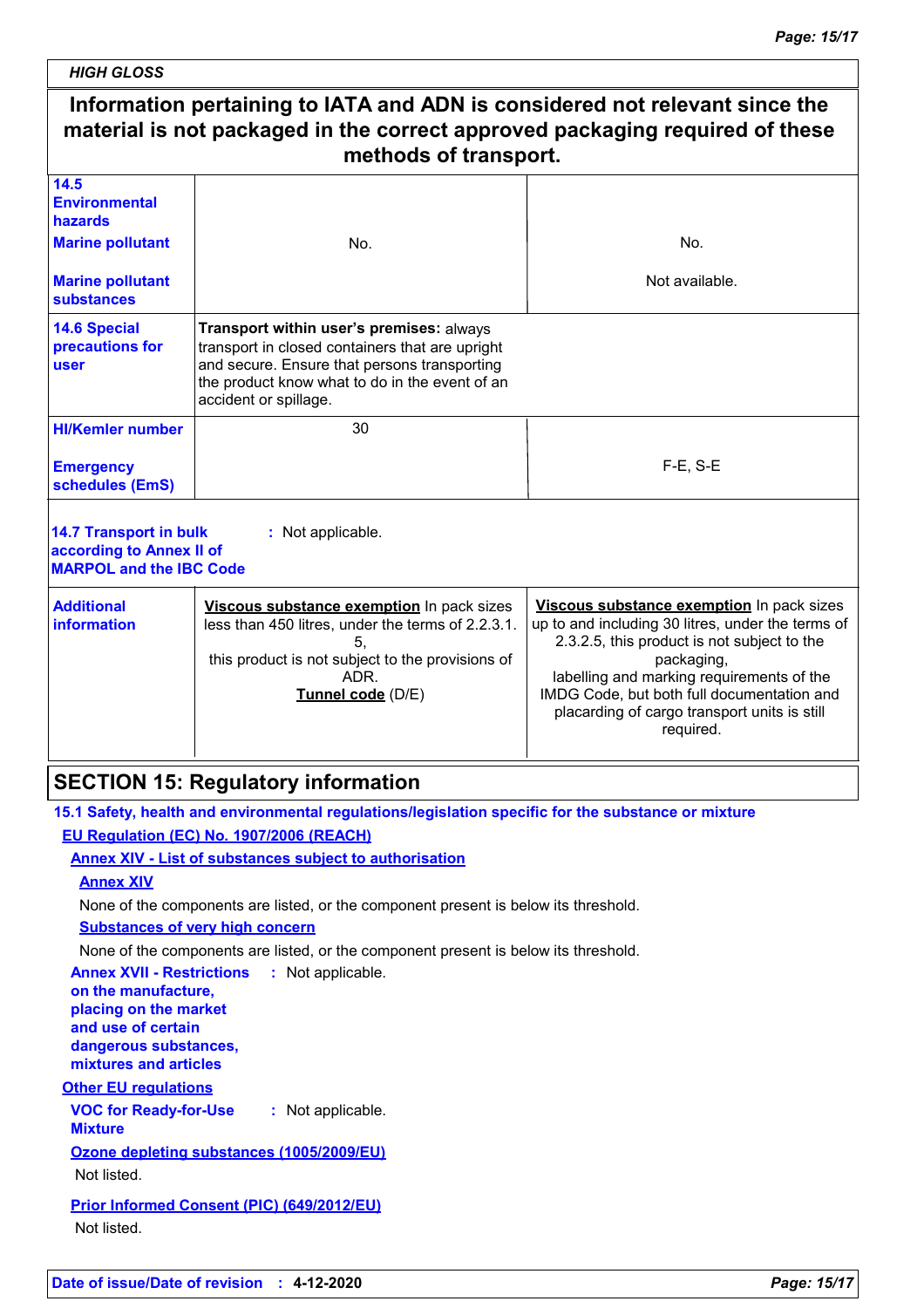# **SECTION 15: Regulatory information**

### **Seveso Directive**

This product may add to the calculation for determining whether a site is within the scope of the Seveso Directive on major accident hazards.

### **International regulations**

**Chemical Weapon Convention List Schedules I, II & III Chemicals**

Not listed.

#### **Montreal Protocol (Annexes A, B, C, E)**

Not listed.

**Stockholm Convention on Persistent Organic Pollutants**

Not listed.

**Rotterdam Convention on Prior Informed Consent (PIC)**

Not listed.

### **UNECE Aarhus Protocol on POPs and Heavy Metals**

Not listed.

### **15.2 Chemical safety**

**:** No Chemical Safety Assessment has been carried out.

**assessment**

### **SECTION 16: Other information**

**CEPE code :** 1

 $\nabla$  Indicates information that has changed from previously issued version.

|  | <b>Abbreviations and acronyms : ATE = Acute Toxicity Estimate</b><br>CLP = Classification, Labelling and Packaging Regulation [Regulation (EC) No.<br>1272/2008]<br>DMEL = Derived Minimal Effect Level<br>DNEL = Derived No Effect Level<br>EUH statement = CLP-specific Hazard statement<br>PBT = Persistent, Bioaccumulative and Toxic<br>PNEC = Predicted No Effect Concentration<br><b>RRN = REACH Registration Number</b> |
|--|---------------------------------------------------------------------------------------------------------------------------------------------------------------------------------------------------------------------------------------------------------------------------------------------------------------------------------------------------------------------------------------------------------------------------------|
|  | vPvB = Very Persistent and Very Bioaccumulative                                                                                                                                                                                                                                                                                                                                                                                 |

### **Procedure used to derive the classification according to Regulation (EC) No. 1272/2008 [CLP/GHS]**

| <b>Classification</b> | <b>Justification</b>    |
|-----------------------|-------------------------|
| Flam. Liq. 3, H226    | l On basis of test data |
| STOT SE 3, H336       | l Calculation method    |

### **Full text of abbreviated H statements**

| H225        | Highly flammable liquid and vapour.                   |
|-------------|-------------------------------------------------------|
| H226        | Flammable liquid and vapour.                          |
| H301        | Toxic if swallowed.                                   |
| H302        | Harmful if swallowed.                                 |
| H304        | May be fatal if swallowed and enters airways.         |
| <b>H311</b> | Toxic in contact with skin.                           |
| H312        | Harmful in contact with skin.                         |
| H315        | Causes skin irritation.                               |
| H318        | Causes serious eye damage.                            |
| H319        | Causes serious eye irritation.                        |
| H331        | Toxic if inhaled.                                     |
| H332        | Harmful if inhaled.                                   |
| H335        | May cause respiratory irritation.                     |
| H336        | May cause drowsiness or dizziness.                    |
| H361d       | Suspected of damaging the unborn child.               |
| H370        | Causes damage to organs.                              |
| H400        | Very toxic to aquatic life.                           |
| H410        | Very toxic to aquatic life with long lasting effects. |